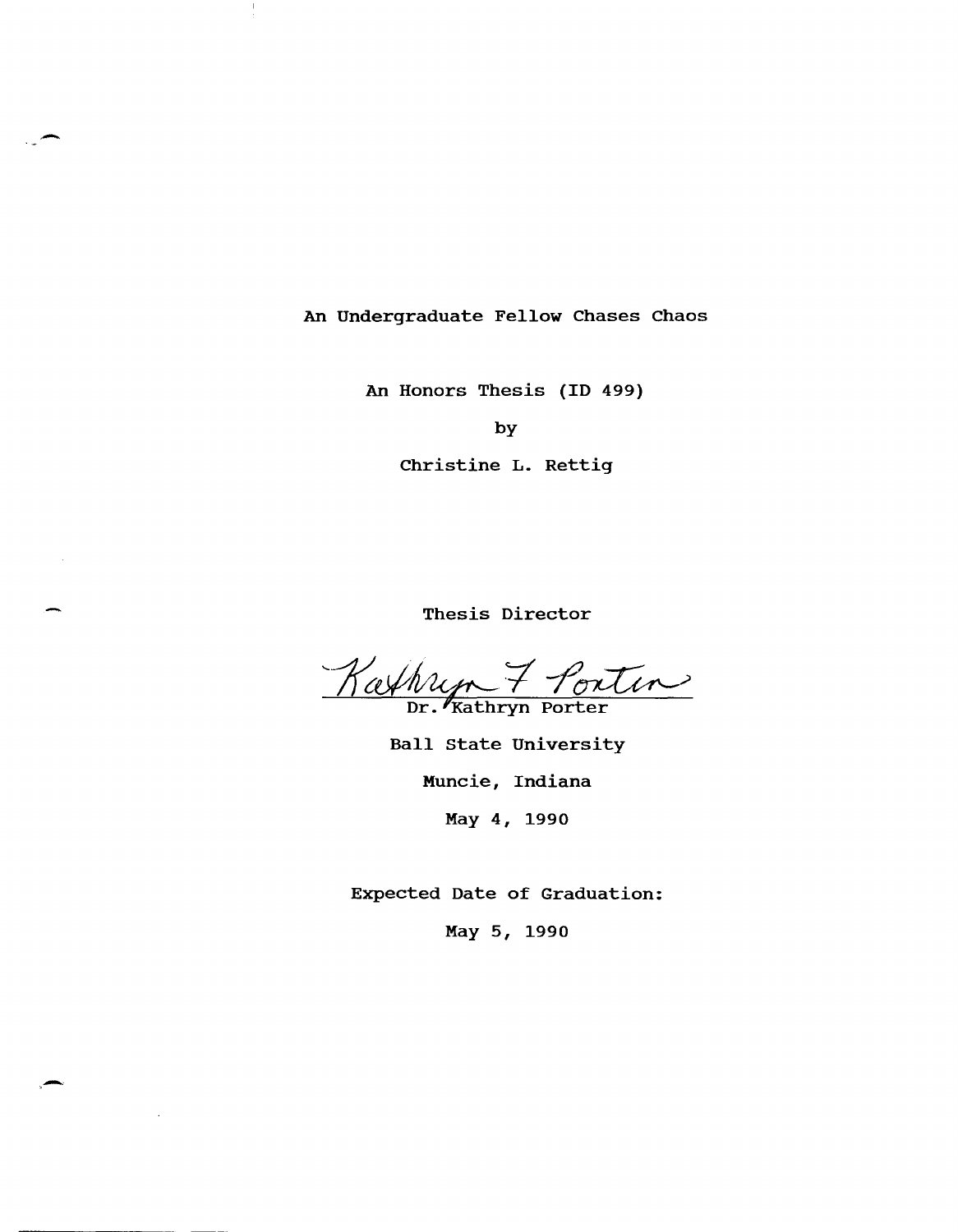The attached paper, "Chasing Orbits in Polar Coordinates" presents the results of an undergraduate fellowship in which I worked with Dr. Kathryn Porter, Assistant Professor of Mathematics at Ball state University. Originally, when Dr. Porter asked if I would be interested in applying for the fellowship, she suggested chaos as a topic for research. I knew very little about chaos but I was interested in experiencing research so we applied for and were granted an undergraduate fellowship for the two semesters of the upcoming academic year.

During the summer of 1989, I became familiar with chaos through James Gleick's book, Chaos: Making a New Science which chronicles the development of chaos theory. According to Gleick, chaos is the name given to a scientific movement that is changing the way researchers in many fields understand the world. Previously, irregularity and randomness in nature were attributed to small errors or "noise" that disrupted the physical laws under which nature was believed to operate. Physics could explain the laws of nature theoretically and even apply these laws and make accurate predictions - in the laboratory. Outside of laboratory experiments, however, prediction in even the simplest of nature's systems was impossible. For example, physicists who claimed to understand fluid systems still could not predict how close two bits of foam floating next to each other at the bottom of a waterfall had been at the top. (Gleick, 8)

Chaos was discovered gradually by scientists who were intrigued by the complicated behavior and unpredictability of

-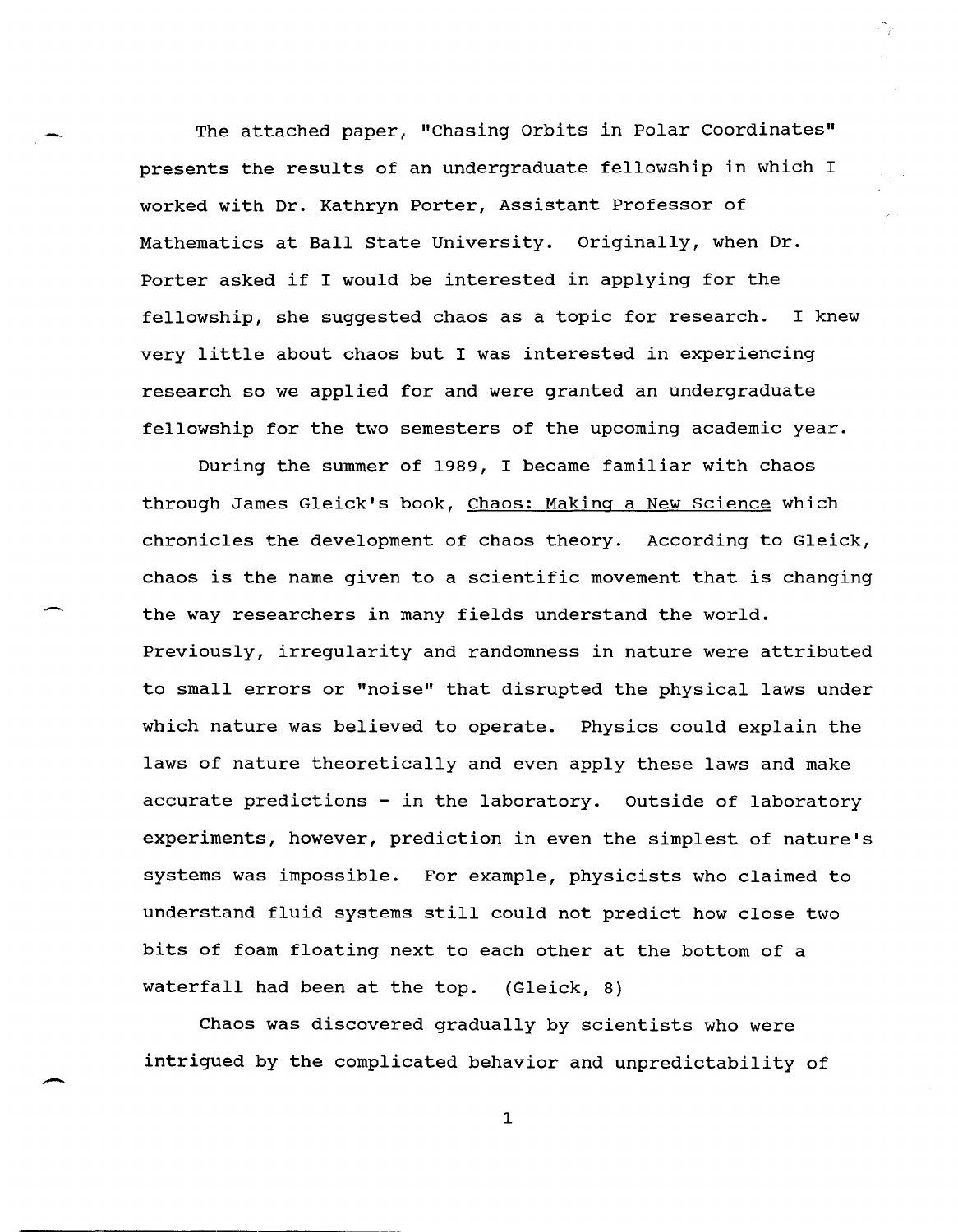ordinary, everyday systems such as waterfalls, cigarette smoke, clouds, and weather. They found in these simple systems a strange order beneath the disorder. Moreover, as varied studies were performed, the hidden order appeared to be universal, cutting across all scientific fields.

One of the concepts at the foundation of chaos theory was accidentally discovered by Edward Lorenz during the winter of 1961. Lorenz was a research meteorologist simulating a weather system on his computer. His simple graphics revealed that certain weather patterns repeated themselves but the repetitions were never exact. He decided to follow one particular pattern for a longer time period. Instead of starting from the beginning, he used calculations from the middle of the previous printout as the initial conditions for a new printout, expecting both runs to be identical. He left the office for a cup of coffee and, when he returned, found a completely different weather system.

The calculations Lorenz used for initial conditions had been rounded off by the computer. The error was so slight that Lorenz naturally assumed the effect would be negligible. Instead, the difference completely changed the pattern. Experiments in other systems revealed the same phenomenon. Small input differences yielded drastically different results. Two patterns following the same path would, at some point, begin to diverge. This behavior is called "sensitive dependence on initial conditions".

At the time they were published, Lorenz's discoveries and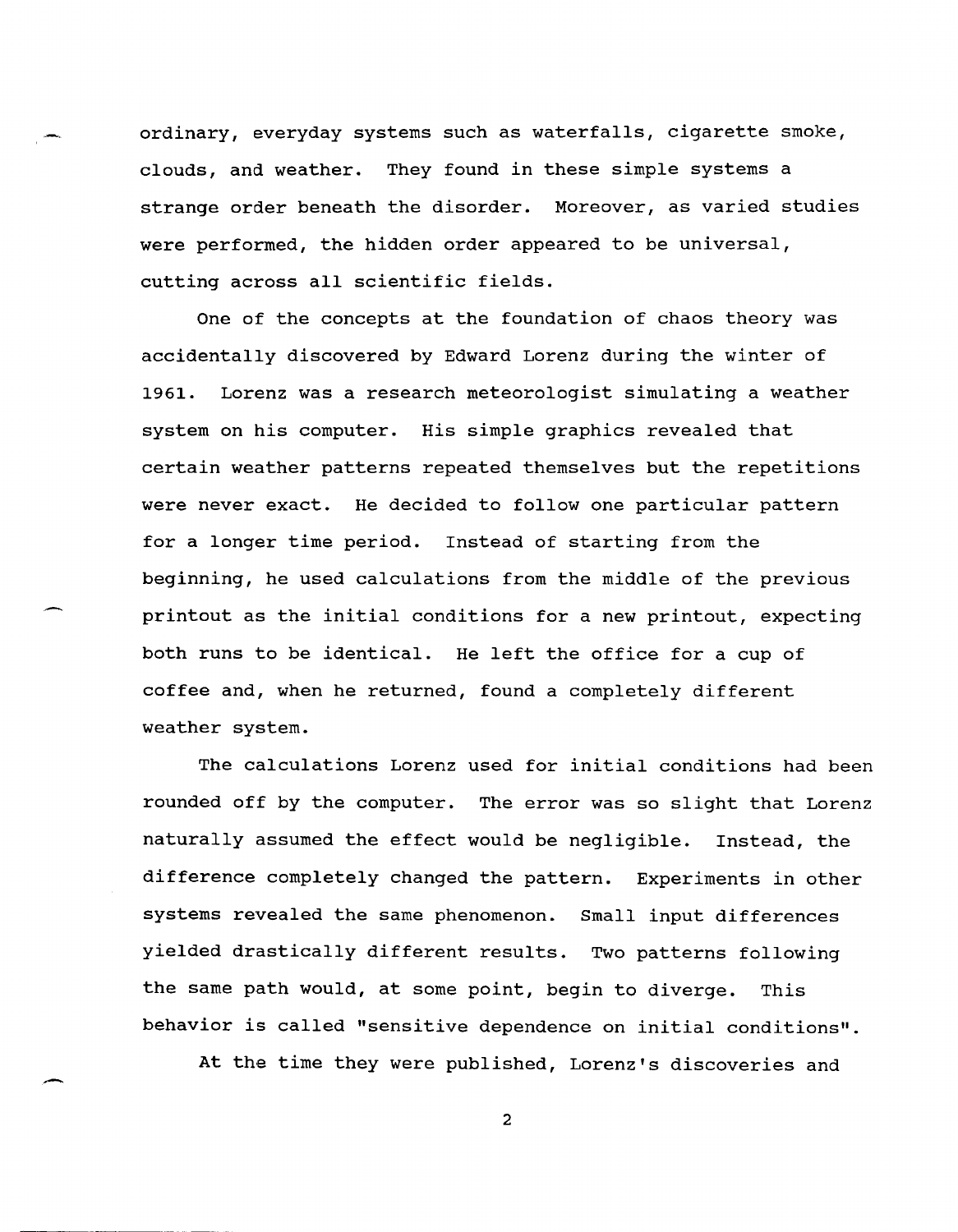his implication that the same complex behavior occurred in other scientific fields were not well received. Lorenz was suggesting that many of the properties science had accepted long ago might be wrong. Predicting the behavior of a system with sensitive dependence on initial conditions might be impossible. Lorenz had also stumbled upon a strange type of order. Though exact predictions were impossible, systems always stayed within certain boundaries. For example, a desert would not experience a flood. Weather patterns and behavior in other systems appeared to be attracted by a periodic cycle, never exactly repeating but never completely leaving the cycle. This strange attractor would become the basis of chaos.

James Yorke received, from a friend, a copy of Lorenz's "Deterministic Nonperiodic Flow" almost ten years after it was printed in the Journal of the Atmospheric Sciences. Yorke was a mathematician who saw great value in Lorenz's work that he felt physicists in particular should know about. In 1976, he wrote a paper about periodicity entitled "Period Three Implies Chaos" to be published in the American Mathematical Monthly. In the same year, Mitchell Feigenbaum, at the expense of his health, developed a rule about systems at the moment when regular behavior becomes irregular. Feigenbaum believed his theory applied universally. His work contributed the mathematical evidence necessary to attract the attention of skeptical scientists. Gradually, the concepts of sensitive dependence on initial conditions and order beneath apparent disorder spread

3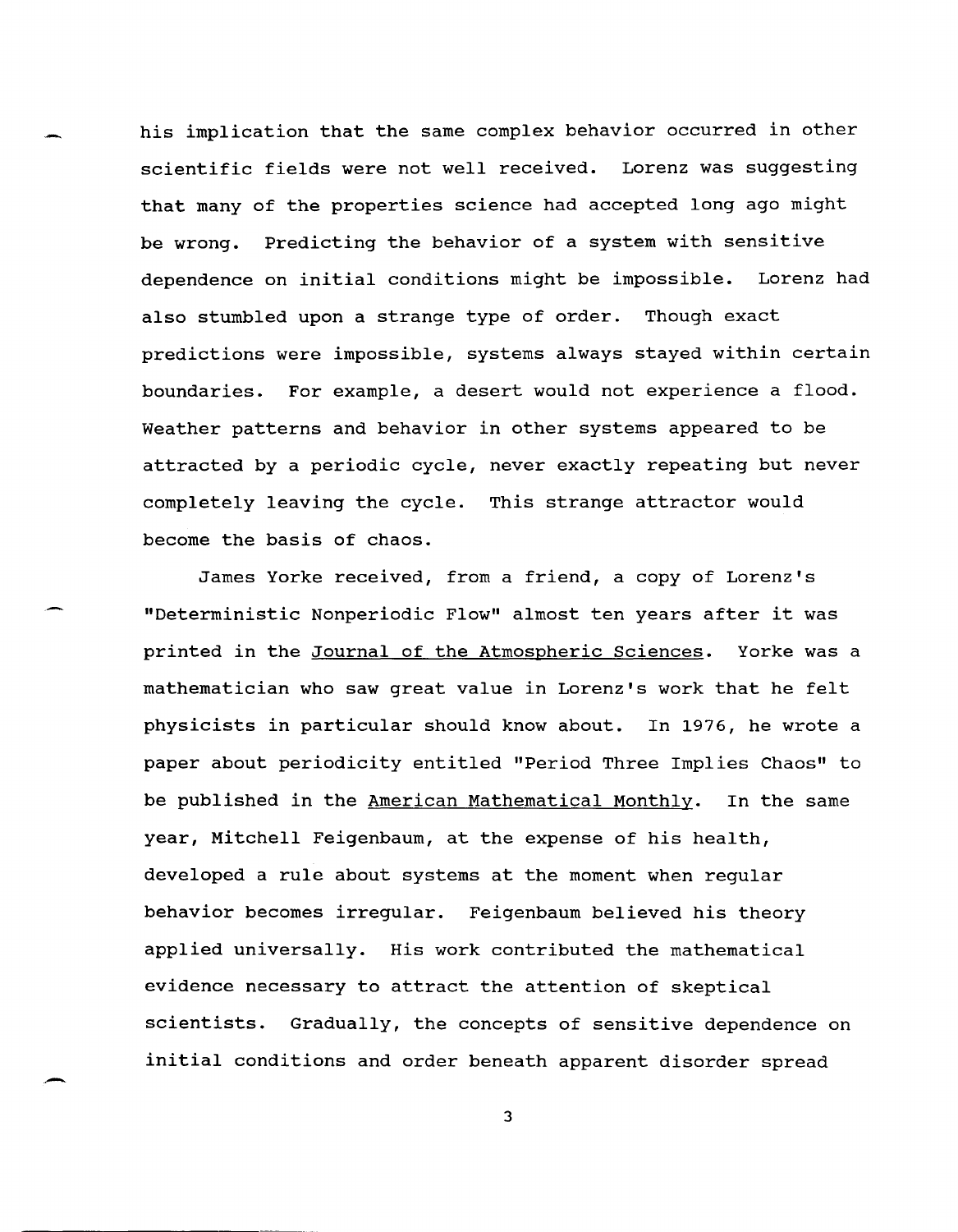throughout. the scientific community. Attached to these concepts was Yorke's term: Chaos.

At approximately the same time chaos was emerging, fractal geometry was making a name for itself. Fractal structures display increasing detail under magnification. However, fractals also exhibit self-similarity. This concept is best illustrated by the Mandelbrot Set, named after the IBM mathematician who developed fractal geometry, Benoit Mandelbrot.

The Mandelbrot Set is formed by iterating in the complex plane on a computer. Iterating a function involves calculating the function at a particular value, then calculating the same function at the new value and so on. Some points stay within certain bounds under iteration. others go to infinity at different rates. In the Mandelbrot Set, the points that remain are colored black. Different shades of gray surrounding the black area indicate how quickly the other points leave the set with white designating the fastest. The illustration on the following page is the basic shape of the Mandelbrot Set in an extremely simplified form. For obvious reasons, Stewart calls this form "the gingerbread man". (Stewart, 236) Magnifying the set reveals various sizes of gingerbread man "heads" spaced regularly along the border, surrounded by beautifully complex and intricate designs. (In the simple illustration here, the "arms" are smaller copies of the "head".) Further magnification shows that each "head" has small replicas of itself along its own border engulfed in more complicated patterns. At some levels of

4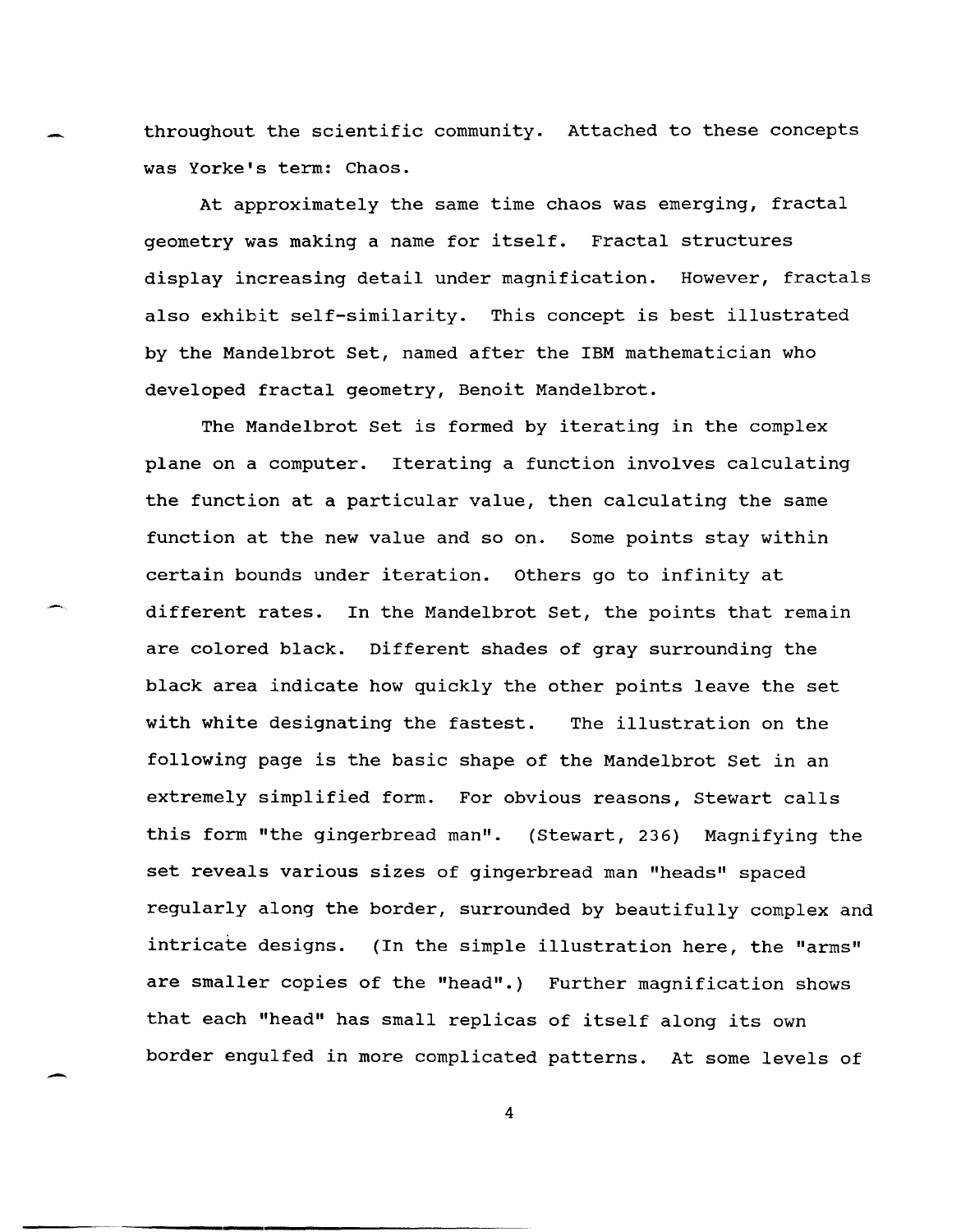The Mandelbrot Set

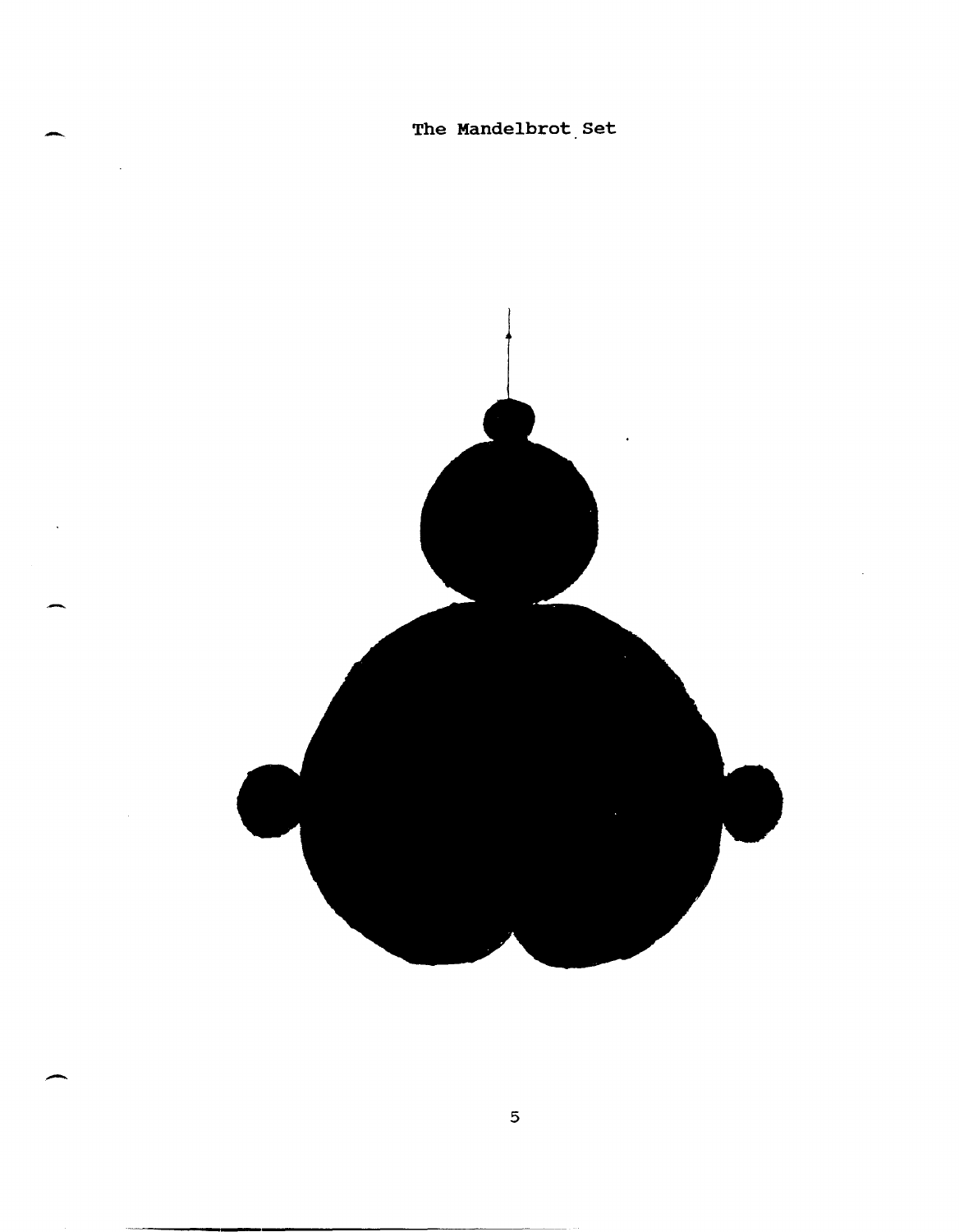magnification, the whole gingerbread man surprisingly reappears, complete in every detail as the original. Mandelbrot found within the complexity of a fractal, a repetitive structure, that is, a type of order within disorder. other scientists have found that the strangely attracting patterns in chaotic systems are sometimes fractal. Chaos and fractals developed independently yet they are interrelated.

The abundance of chaotic behavior and fractal structure in nature is startling. Chaos can be seen in everyday occurrences that switch from orderly to turbulent behavior: a spinning top, the smoke from a cigarette, water flowing in a stream, a dripping faucet. Leaves, branches, frost crystals, snowflakes, whirlpools, lightning bolts, blood vessels, and coastlines all exhibit fractal structure. The pervasiveness of chaos in nature suggests that the growing knowledge about chaotic dynamical systems may hold information for every field of discipline about unexplained occurrences. In the medical field, chaos is being considered in connection with ventricular fibrillation, epilepsy, manic-depression, schizophrenia, some forms of leukemia, and measles outbreaks. Engineers hope chaos has real world applications in developing more stable and efficient designs. Chaos also may playa role in animal populations, computer reliability, stellar mechanics, weather prediction, the stock market, locating oil, and even predicting war.

Despite the connotations attached to the word "chaos" in a nonscientific sense, chaos as a scientific property can be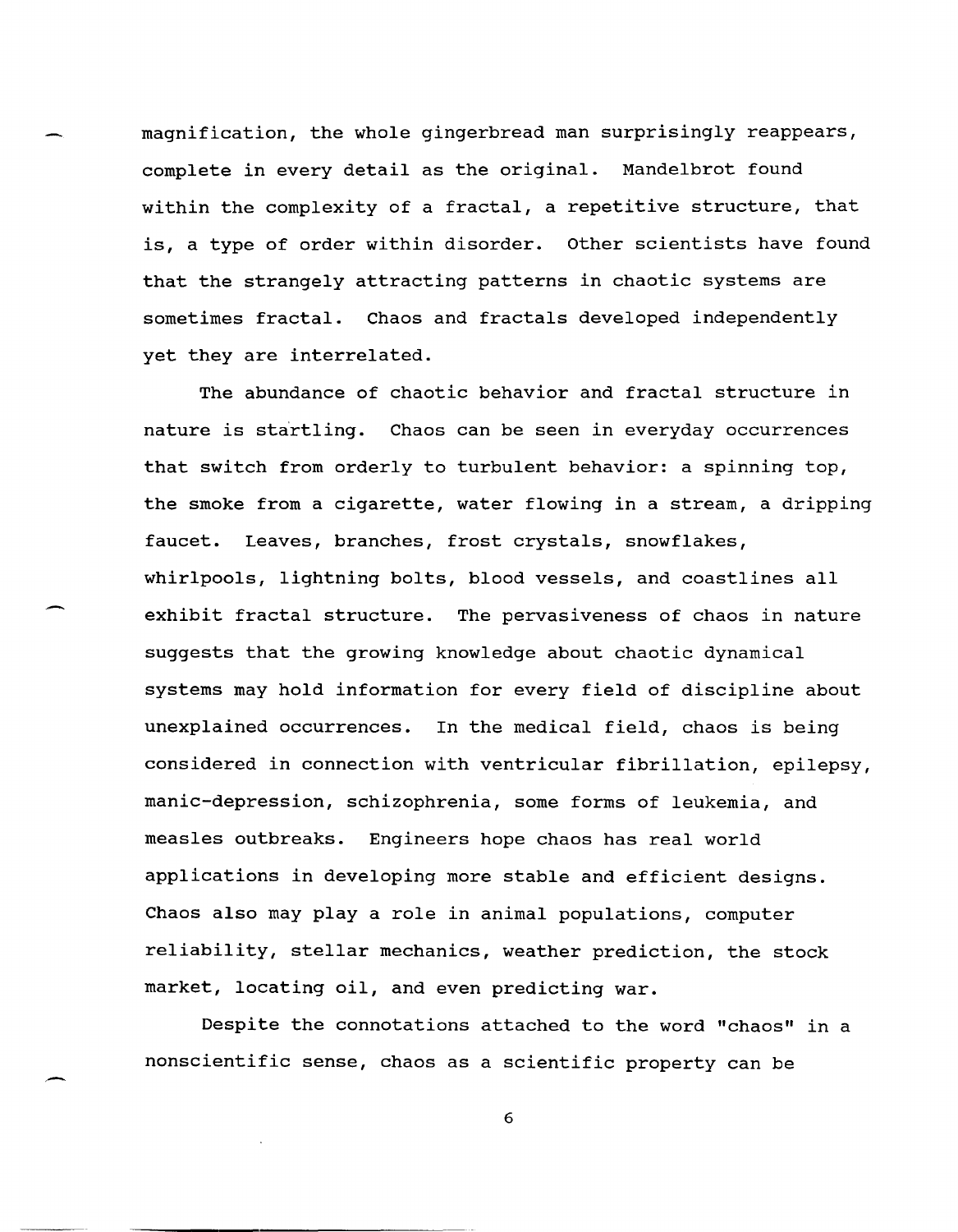necessary and beneficial. Evolution due to irregularity in the gene pool provides animals and plants a better chance of survival in a fluctuating world. Perhaps more importantly, randomness and unpredictability generate the beauty and richness in the universe. with good reason, scientists are excited about chaos. For many years, science has concentrated on isolated particles and cells. Chaos focuses on the universal behavior of nature, connecting all disciplines and providing a refreshing holistic approach to scientific research.

The excitement is contagious. After reading James Gleick's book and an assortment of articles about chaos in a variety of magazines and journals, I was anxious to become a part of this grand and mysterious scientific revolution. However, I was afraid that my limited knowledge would prevent me from exploring chaos in mathematics. When the fellowship officially began in August, Dr. Porter provided a series of books by Ralph H. Abraham and Christopher D. Shaw. Part 1 of Dynamics - The Geometry of Behavior discusses periodic behavior and Part 2 explains chaotic behavior. Abraham and Shaw present information via illustrations and diagrams. Being able to visualize fixed points, periodic points, attractors, repellors, phase portraits, and other concepts of dynamics helped a great deal when our research became more mathematical. We began studying Robert L. Devaney's An Introduction to Chaotic Dynamical Systems. Simple dynamics in itself was a new area for me. For each consecutive section of the textbook, I needed more assistance from Dr. Porter to

7

---------------------,--------------------------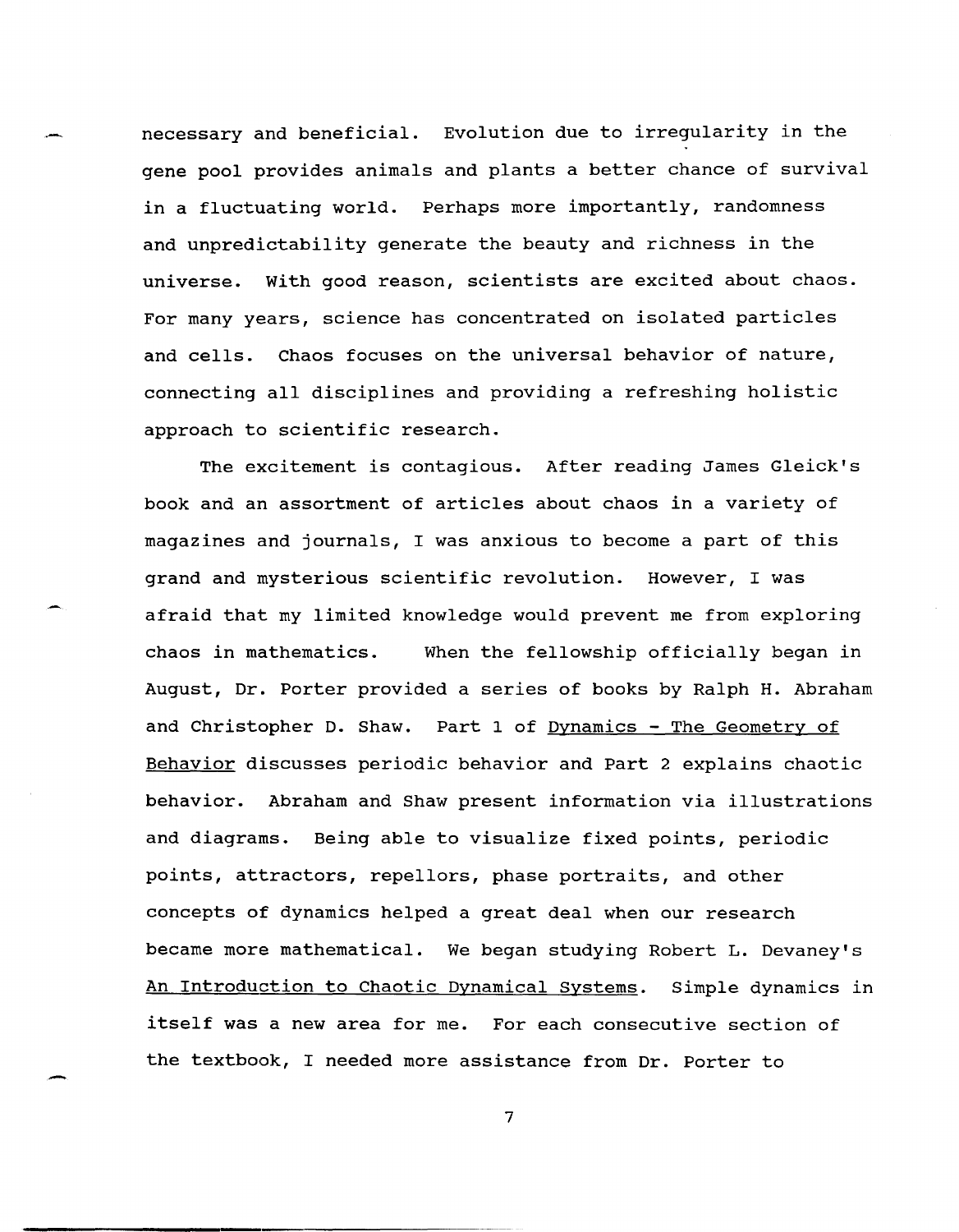understand the material. By the time we covered the chapter on chaos, the first semester of the two allotted for the fellowship was almost over.

with such little time remaining, we needed to decide quickly on a manageable topic for research. Chaos itself was too complex. Since we had spent so much time studying dynamics, Dr. Porter suggested trying to apply Devaney's definitions and methods regarding dynamics. We wanted to do original work and polar coordinates provided the opportunity. Devaney approached dynamics in the rectangular coordinates of the cartesian plane only. Although polar coordinates are related directly to rectangular coordinates, Devaney's methods would have to be altered for the polar coordinate system. Since I already understood this system and was now comfortable with the basics of dynamics, I would be able to contribute to the project by doing some research on my own. Dr. Porter and I decided to "chase" orbits (the iterates of a function) in polar coordinates.

To produce the graphs for our study, I used MathCAD, Version 2.0, a software program developed by Allen Raxdow, David Blohm, Joshua D. Bernoff, and Diane Gioseffi for MathSoft, Inc., Cambridge, Massachusetts. From the instruction manual and with much experimentation, I learned to plot and accurately print graphs of functions in both coordinate systems.

As Lorenz discovered, small round-off errors can have drastic results, therefore, I began with polar curves for which some iterations could be calculated exactly. Most of Devaney's

-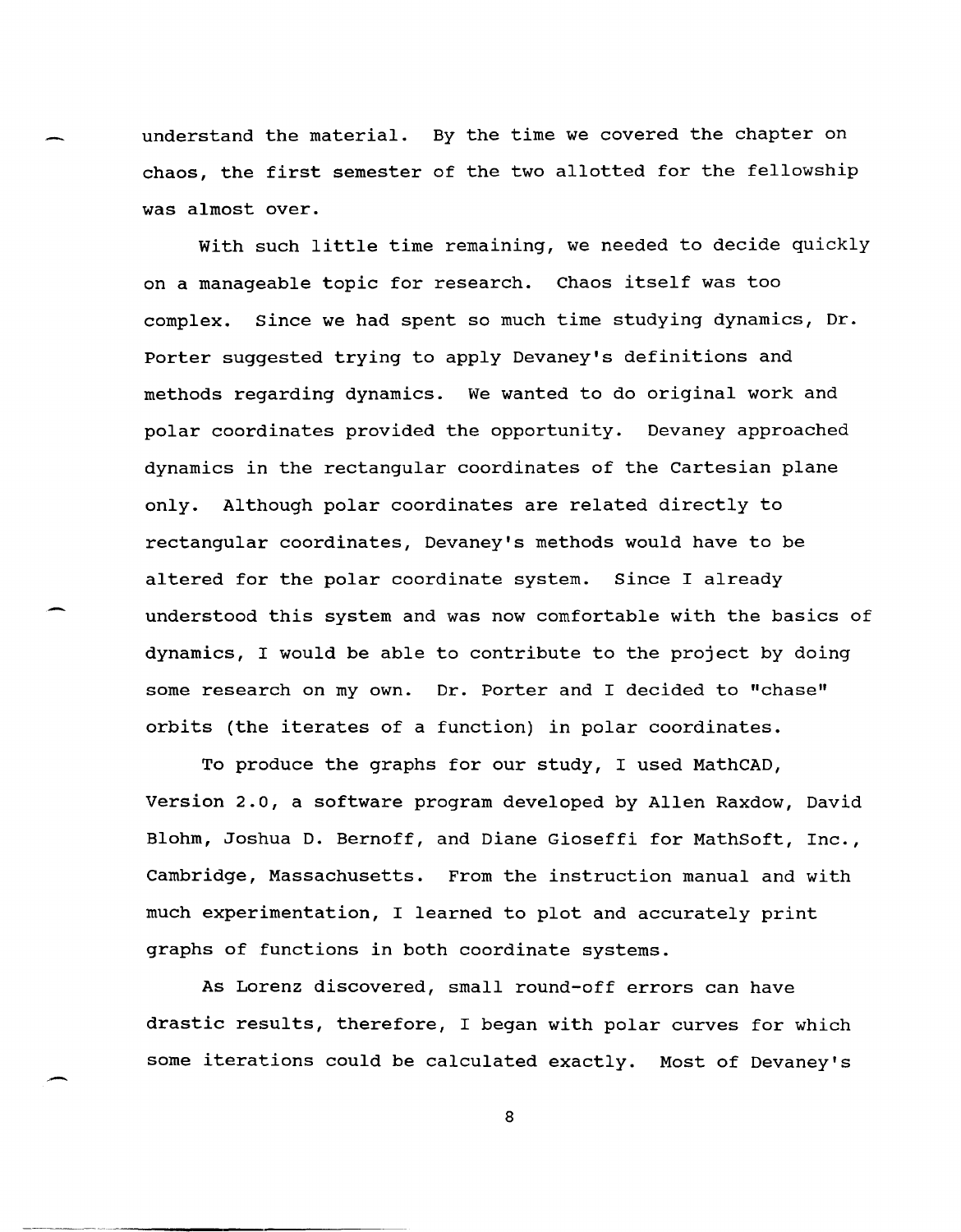elementary definitions for dynamics in rectangular coordinates held in polar coordinates as well. The method for graphical analysis had to be redefined because points in polar coordinates are expressed in terms of distance and angle measurements, not in distance alone, as are points in rectangular coordinates. After Dr. Porter defined an analogous method, I studied many curves to test the new procedure. The method worked perfectly for some graphs but, due to the nature of the polar coordinate system, was difficult and sometimes ambiguous for others. For graphical analysis in the rectangular coordinates, one need only know the graph of the function and the method for analysis. with polar curves, more knowledge about the function is necessary. For example, points may falsely appear fixed because each point can be expressed in more than one way. The points  $(\pi/2, \pi/2)$  and  $(3\pi/2, -\pi/2)$  occupy the same position on a graph but the coordinate values obviously are different.

I encountered another significant distinction between the coordinate systems. Polar curves often have periodic attractors other than fixed points. Devaney's examples do not have this characteristic so he only briefly mentions nonfixed periodic attractors. For nonfixed attractors and other characteristics, I used the mathematics of dynamics to support our findings from graphical analysis.

Most of our work with polar coordinates supported Devaney's definitions for rectangular coordinates. The most interesting part of our research was discovering the differences between the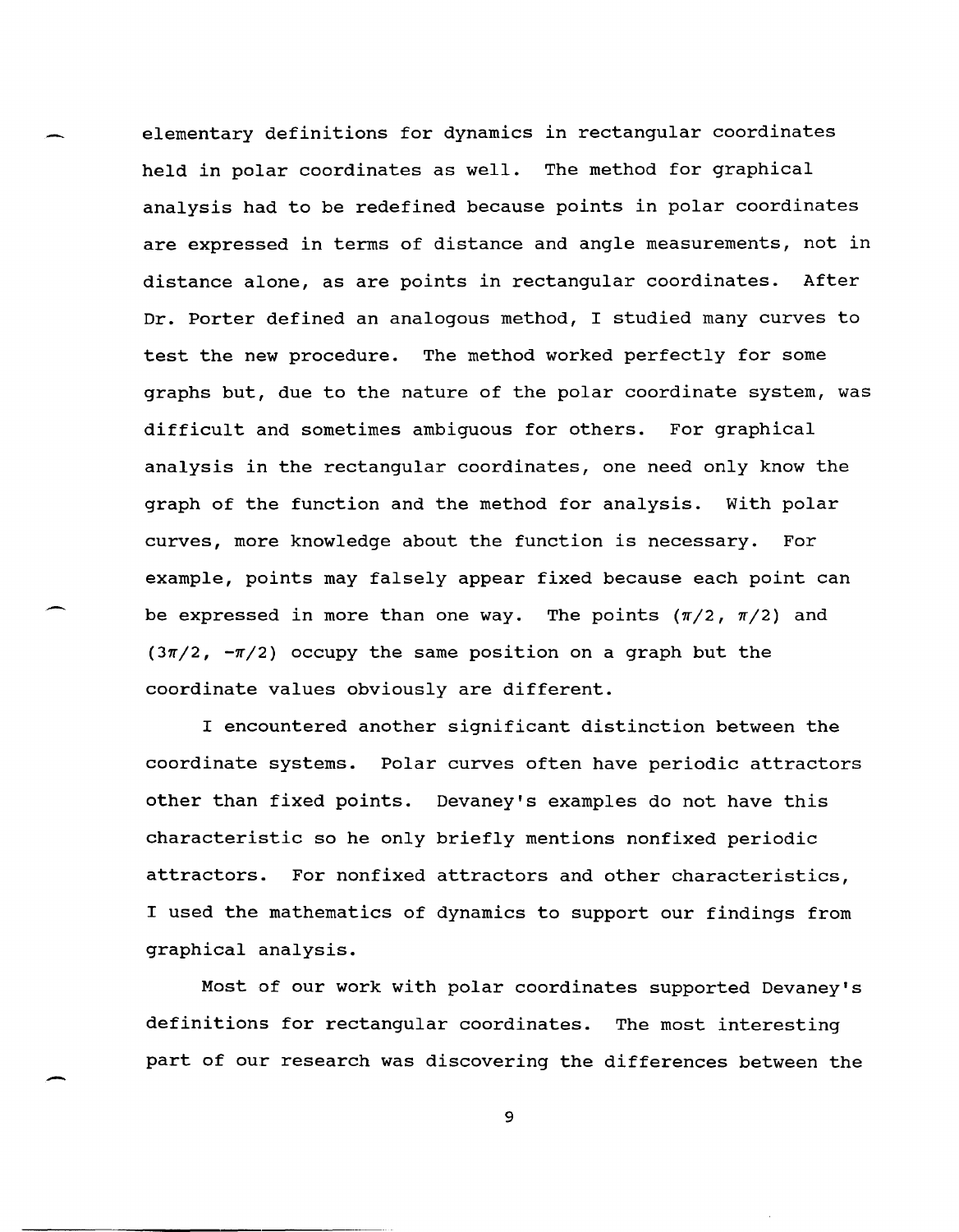two coordinate systems and the difficulties involved in studying the orbits of points in the polar coordinate system.

"Chasing Orbits in Polar Coordinates" may not hold revelations for the scientific world, but the work from which the paper is produced is personally significant. The paper represents my first attempt at research and technical writing. Studying the dynamics of polar curves was often frustrating. At times the graphs were ambiguous and misleading. Some curves yielded little or no concrete information. When analyzing a graph produced important results, however, research was enjoyable and exciting. Summarizing our conclusions in the style of a standard mathematics article was challenging as well.

The undergraduate fellowship program provided the opportunity to experience a career option in mathematics. During the time I was involved in the fellowship project, I was considering career plans. Research as an occupation had been a mystery. I not only learned more about mathematical research and technical writing but about my own abilities and interests regarding mathematics. The knowledge and experience I acquired with the help of Dr. Kathryn Porter through the Undergraduate Fellowship Program at Ball State University will be a tremendous asset as I make decisions for my future.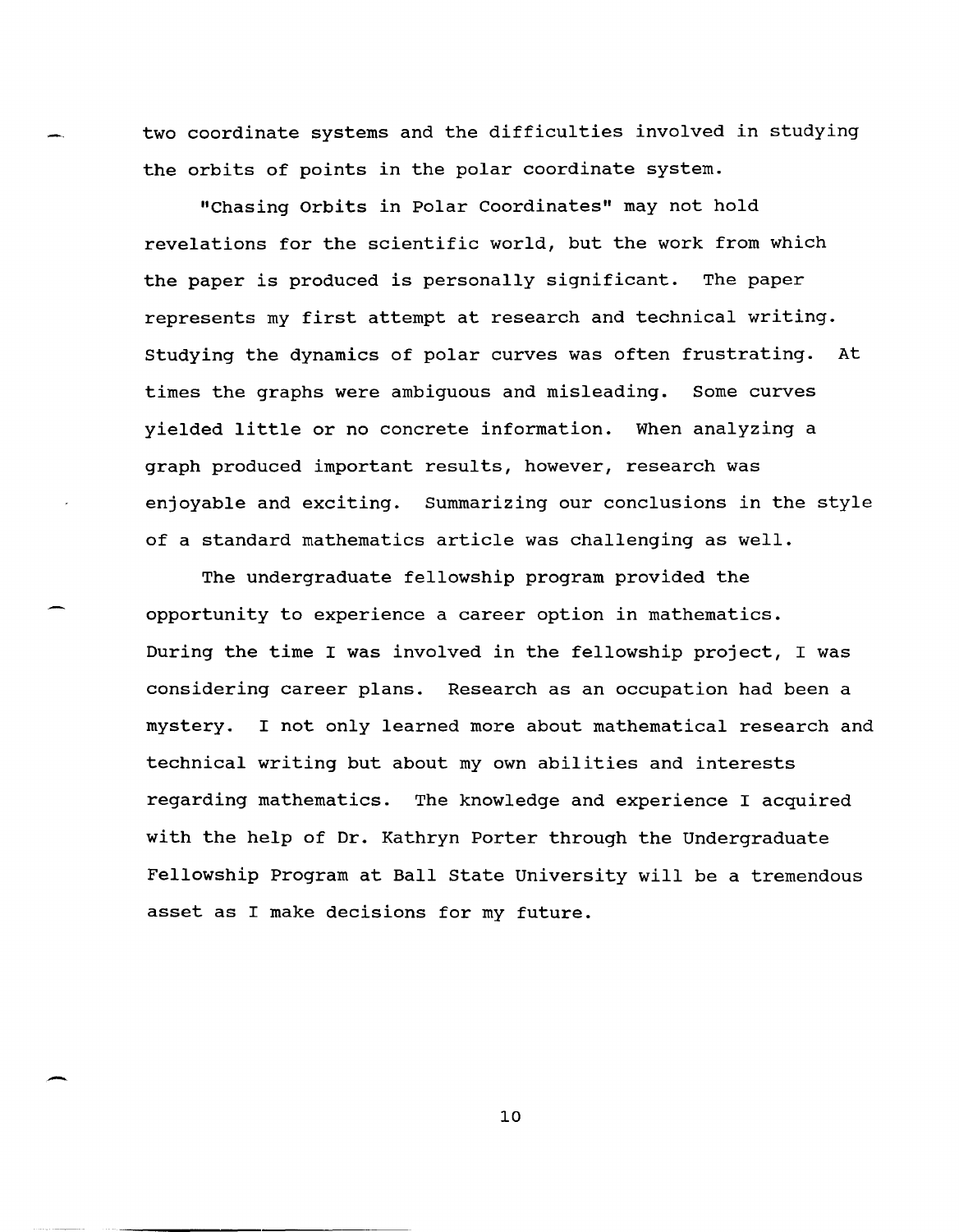## - Sources

- Abraham, Ralph N. and Christopher D. Shaw. Dynamics  $-$  The Geometry of Behavior, Part 1: Periodic Behavior. Vol. 1. Santa Cruz: Aerial Press, Inc., 1983.
- Abraham, Ralph N. and Christopher D. Shaw. Dynamics The Geometry of Behavior, Part 2: Chaotic Behavior. Vol. 2. Santa Cruz: Aerial Press, Inc., 1983.
- Begley, Sharon. "Finding Order in Chaos." Newsweek. 21 Dec. 1987: 55-56.
- Briggs, John and F. David Peat. Turbulent Mirror: An Illustrated<br>Guide to Chaos Theory and the Science of Wholeness. New Guide to Chaos Theory and the Science of Wholeness. York: Harper & Row, 1989.
- Devaney, Robert L. An Introduction to Chaotic Dynamical Systems. Redwood City: Addison-Wesley Publishing Company Inc., 1987.
- Dickman, Steve. "Making Some Order Out of Chaos." Business Week. 4 Aug. 1986: 54-55.
- Fisher, Arthur. "Chaos: The Ultimate Asymmetry". Mosaic. Jan./Feb. 1985: 24-33.
- Gleick, James. Chaos: The Makinq of a New Science. New York: Viking Press, Inc., 1987.
- Holden, Arun. "Chaos is no Longer a Dirty Word". New Scientist. 25 Apr. 1985: 12-15.
- Peterson, Ivars. "The Chaos of War". Science News. Vol. 127. No.1. 5 Jan. 1988: 13.
- stewart, Ian. Does God Play Dice? The Mathematics of Chaos. New York: Basil Blackwell Inc., 1989.
- Taubes, Gary. "The Mathematics of Chaos". Discover. Sept. 1984: 30-39.
- Waters, Tom. "Fractals in Your Future". Discover. March 1989: 26-28.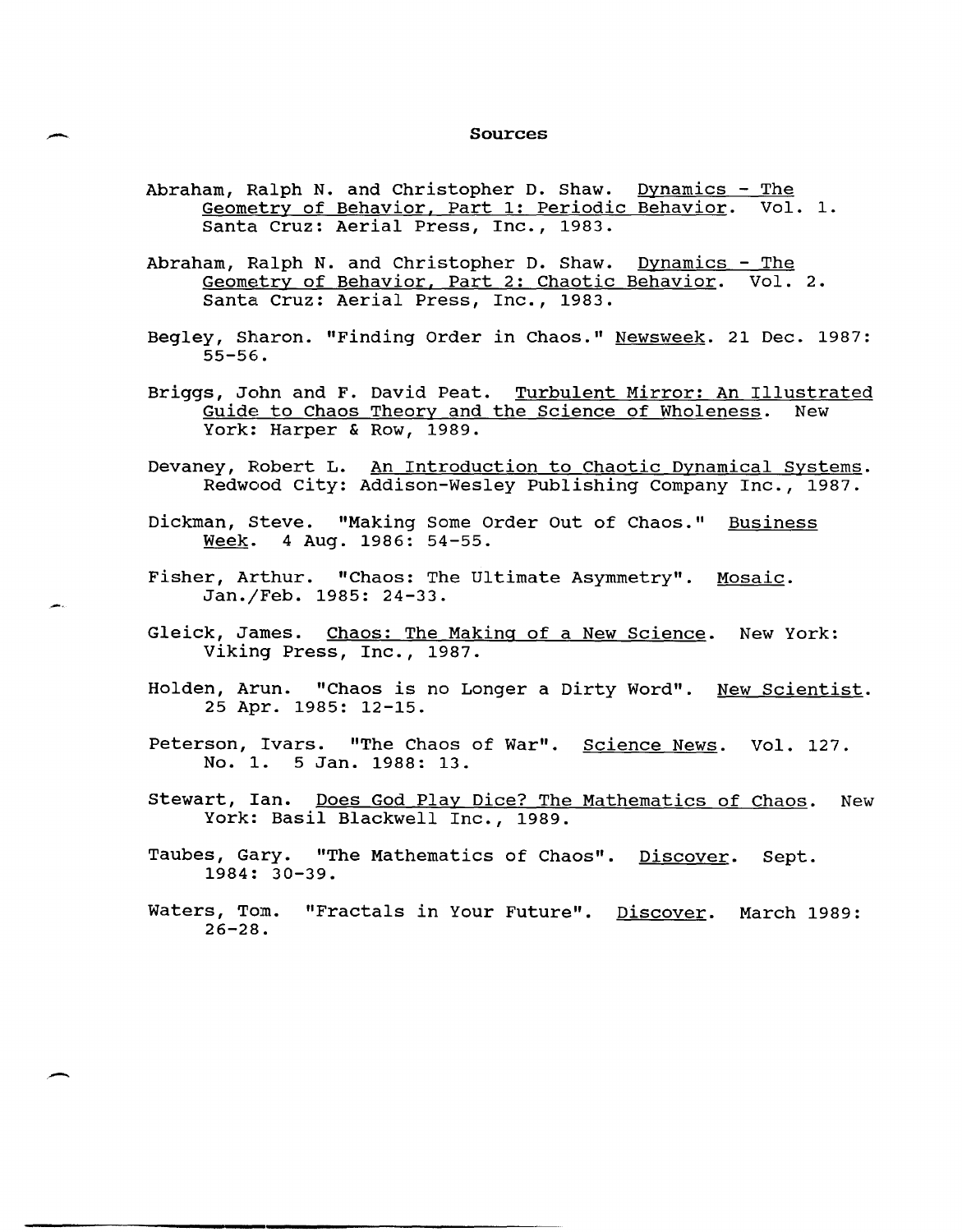## **Chasing Orbits in Polar Coordinates**

Christine Rettig and Kathryn Porter

-

--

Department of Mathematical Sciences Ball State University Muncie, IN 47306

*Introduction:* The study of dynamical systems has its origins with Galileo (1564-1642) and Kepler (1571-1620) as a branch of natural philosophy or physics. Dynamics involves change, rate of change, and how, when, and why change occurs in natural phenomena. Modern dynamical systems begins with Poincare (1854-1912) and his methods for understanding global behavior of solutions of systems of equations.

The area of dynamics in which we are interested is the study of iterated maps. This area arose from the desire of mathematicians to understand the behavior of solutions of differential equations. Solving differential equations frequently involves some method of numerical integration. Numerical integration is usually an iterative process or procedure.

In this paper we shall discuss the similarities and differences of the study of orbits in the rectangular and polar coordinate systems. R. Devaney [2] has studied the behavior of orbits in the rectangular coordinate system, whereas we are interested in how to adapt the analysis for use in the polar coordinate system. In the last section, we shall indicate some shortcomings of the adaptation.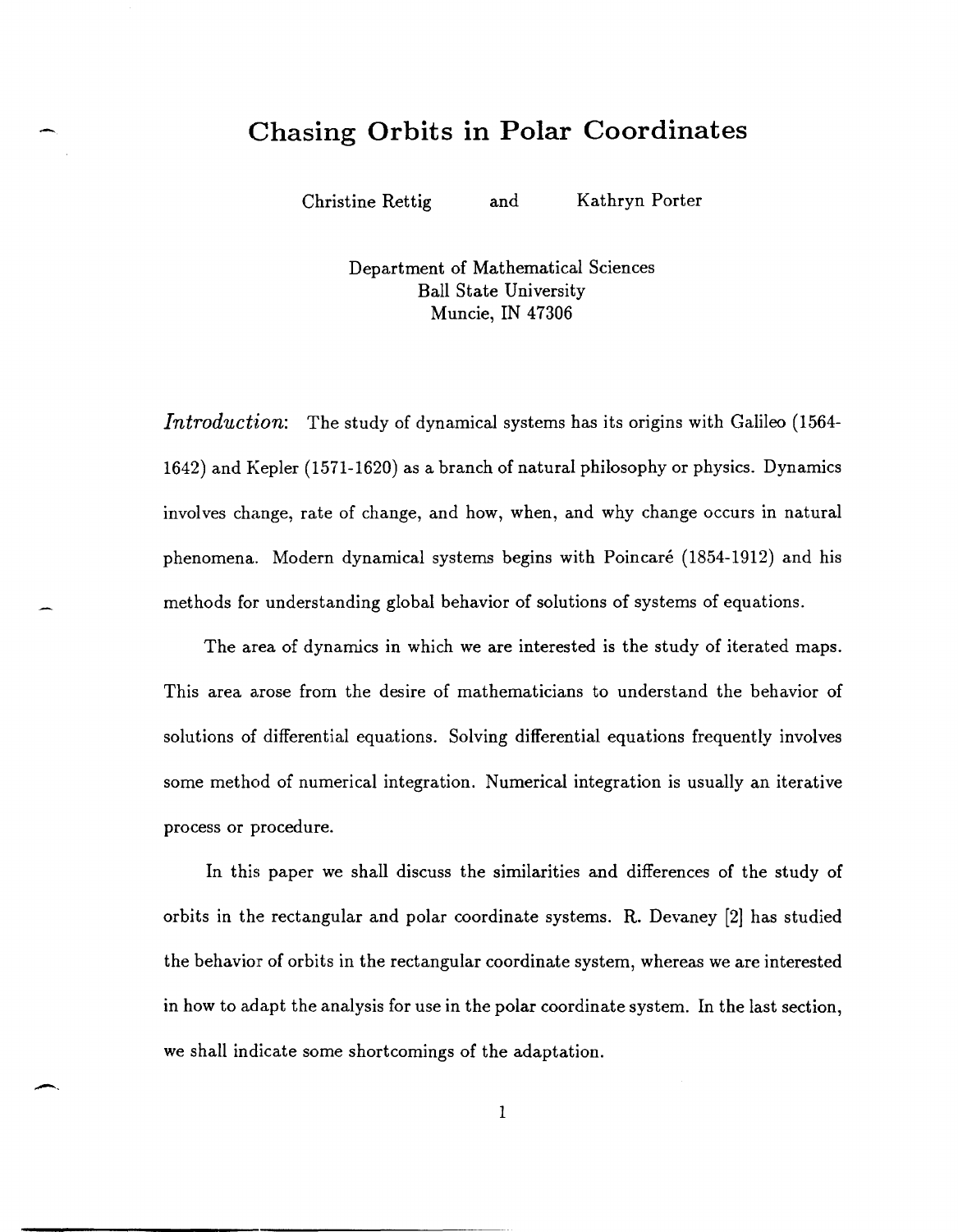*Preliminaries:* The following definitions can be found in Devaney's book on dynamical systems [2].

 $\overline{\phantom{0}}$ 

.-.

For a given function, f, the forward orbit of  $x$ ,  $O^+(x)$ , is defined to be the set  $O^+(x) = \{x, f(x), f^2(x), f^3(x), ...\}$  where  $f^n(x) = \underbrace{f \circ f \circ \cdots \circ f}_{n \text{ times}}(x)$ . If *f* is a homeomorphism (i.e., one-to-one, onto, continuous, with a continuous inverse) then we define the *backward orbit* of  $x, O^-(x)$ , by  $O^-(x) = \{x, f^{-1}(x), f^{-2}(x), f^{-3}(x), ...\}$ where  $f^{-n}(x) = \underbrace{f^{-1} \circ f^{-1} \circ \cdots \circ f^{-1}}_{n}(x)$ . The *full orbit* of *x* is *n* times  $O(x) = O^{+}(x) \cup O^{-}(x) = \{ \ldots, f^{-2}(x), f^{-1}(x), x, f(x), f^{2}(x), \ldots \}$ 

*Example:* Let  $f(x) = 3x$ . Then  $f^{n}(x) = 3^{n}x$  and  $f^{-n}(x) = \frac{1}{3^{n}}x$  since  $f^{-1}(x) =$  $\frac{1}{3}x$ . So  $O^+(1) = \{1,3,9,27,...\}, O^-(1) = \{\ldots,\frac{1}{27},\frac{1}{9},\frac{1}{3},1\}$ , and the full orbit is  $O(1) = \{ \ldots, \frac{1}{27}, \frac{1}{9}, \frac{1}{3}, 1, 3, 9, 27, \ldots \}.$ 

A point *x* is a *fixed point* for *f* if  $f(x) = x$ . The set of all fixed points for *f* will be denoted by *Fix(J).* For a given function, *f, x* is called a *periodic point of period n* if  $f^{n}(x) = x$ . The *prime period* of *x* is the least positive integer, *n*, for which  $f^{n}(x) = x$ . Let  $Per_n(f)$  denote the set of all periodic points of period *n* (not necessarily prime).

*Example:* Let  $f(x) = -x$ . Then  $Fix(f) = \{0\}$  and  $Per_2(f) = (-\infty, \infty)$ , since  $f(0) = 0$  and  $f^{2}(x) = -(-x) = x$ , for all  $x \in (-\infty, \infty)$ .

For a function,  $f$ , a point  $x$  is *eventually periodic of period*  $n$  if there exists  $m > 0$ such that  $f^{n+i}(x) = f^{i}(x)$  for all  $i \geq m$ .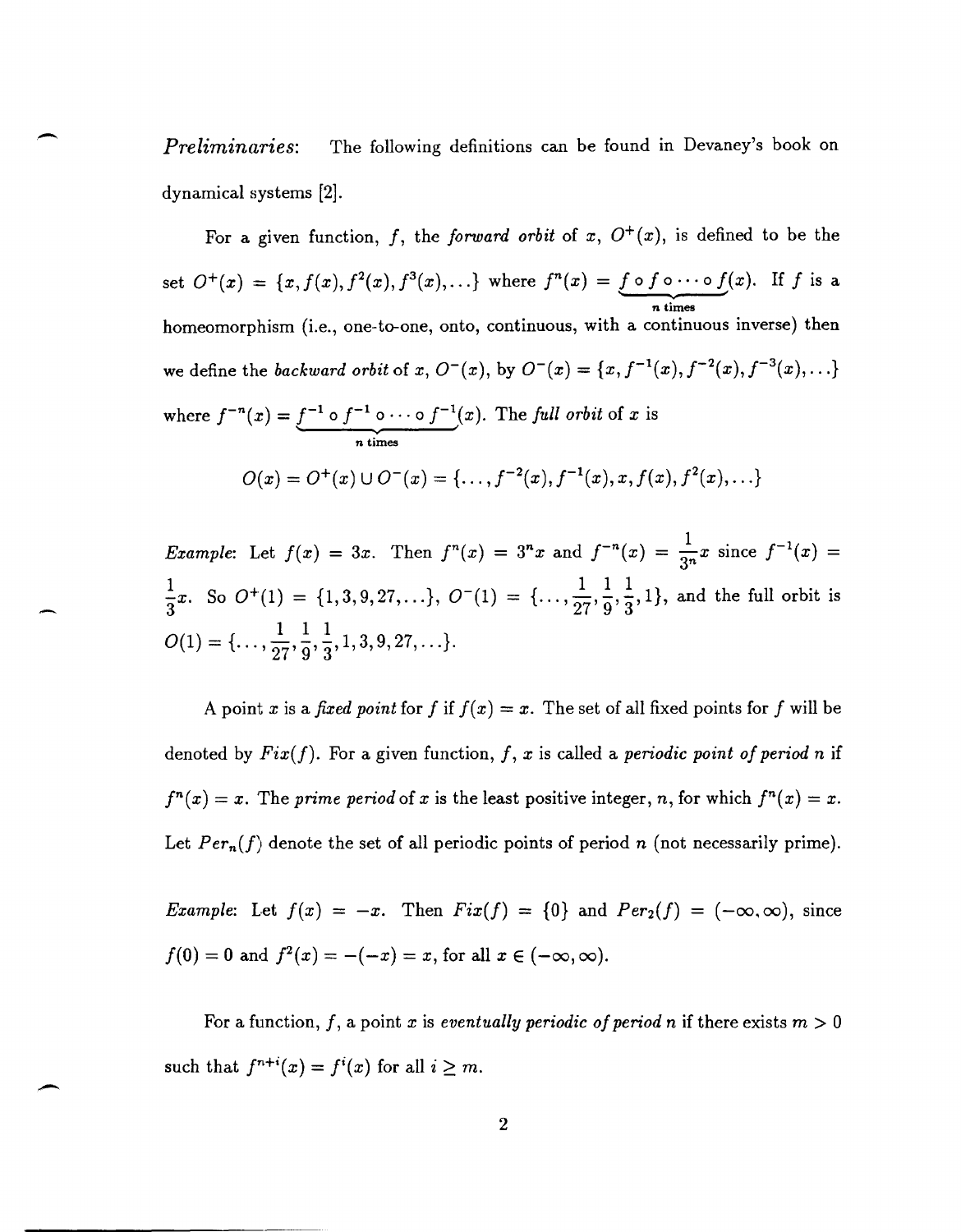*Example:* Let  $f(x) = -x^2$ .  $Fix(f) = \{-1,0\}$ . The point  $x = 1$  is eventually fixed (i.e., eventually periodic of period 1) since  $f^{1+i}(1) = -1$ , for all  $i \ge 1$ .

 $\overline{\phantom{a}}$ 

-

If *p* is a periodic point of period *n,* then *x* is defined to be *forward asymptotic* to *p* provided  $\lim_{i \to \infty} f^{in}(x) = p$ . The set of all points forward asymptotic to *p* is denoted by  $W^s(p)$ , and is called the *stable set* of  $p$ .

*Example:* Let  $f(x) = x^2$ . Then  $Fix(f) = \{0,1\}$ ; their stable sets are:  $W^s(1) = \{1\}$  $\mathbf{I}$  $0, \quad x \in (-1,1)$ and  $W^s(0) = \{x : |x| < 1\}$  since  $f^i(x) = x^{2i}$  and  $\lim_{i \to \infty} x^{2i} = \}$  $\infty$ , otherwise.

Let *p* be a periodic point of prime period *n.* The point *p* is called a *hyperbolic point* provided  $|(f^n)'(p)| \neq 1$ .

*Example:* For  $f(x) = -x^3$ ,  $Fix(f) = \{0\}$  and  $Per_2(f) = \{-1, 0, 1\}$ . All three values are hyperbolic since  $|f'(0)| = 0 \neq 1$ ,  $f^{2}(x) = x^{9}$ , and  $|(f^{2})'(\pm 1)| = 9 \neq 1$ .

Suppose *p* is a hyperbolic periodic point of period *n*. If  $|(f^n)'(p)| < 1$ , then the point *p* is called an *attracting periodic point* or *attractor* and all the points in some open interval about *p* approach *p* under iteration of *f*. If  $|(f^n)'(p)| > 1$ , the point *p* is called a *repelling periodic point,* or *repel/or* and there exists an open interval about p such that all points in the interval move away from p under iteration of  $f$ .

*Example:* Let  $f(x) = x^2$ . The point  $x = 0$  is an attracting fixed point since  $f'(x) = 2x$ and  $|f'(0)| = 0 < 1$ . The point  $x = 1$  is a repelling fixed point since  $|f'(1)| = 2 > 1$ .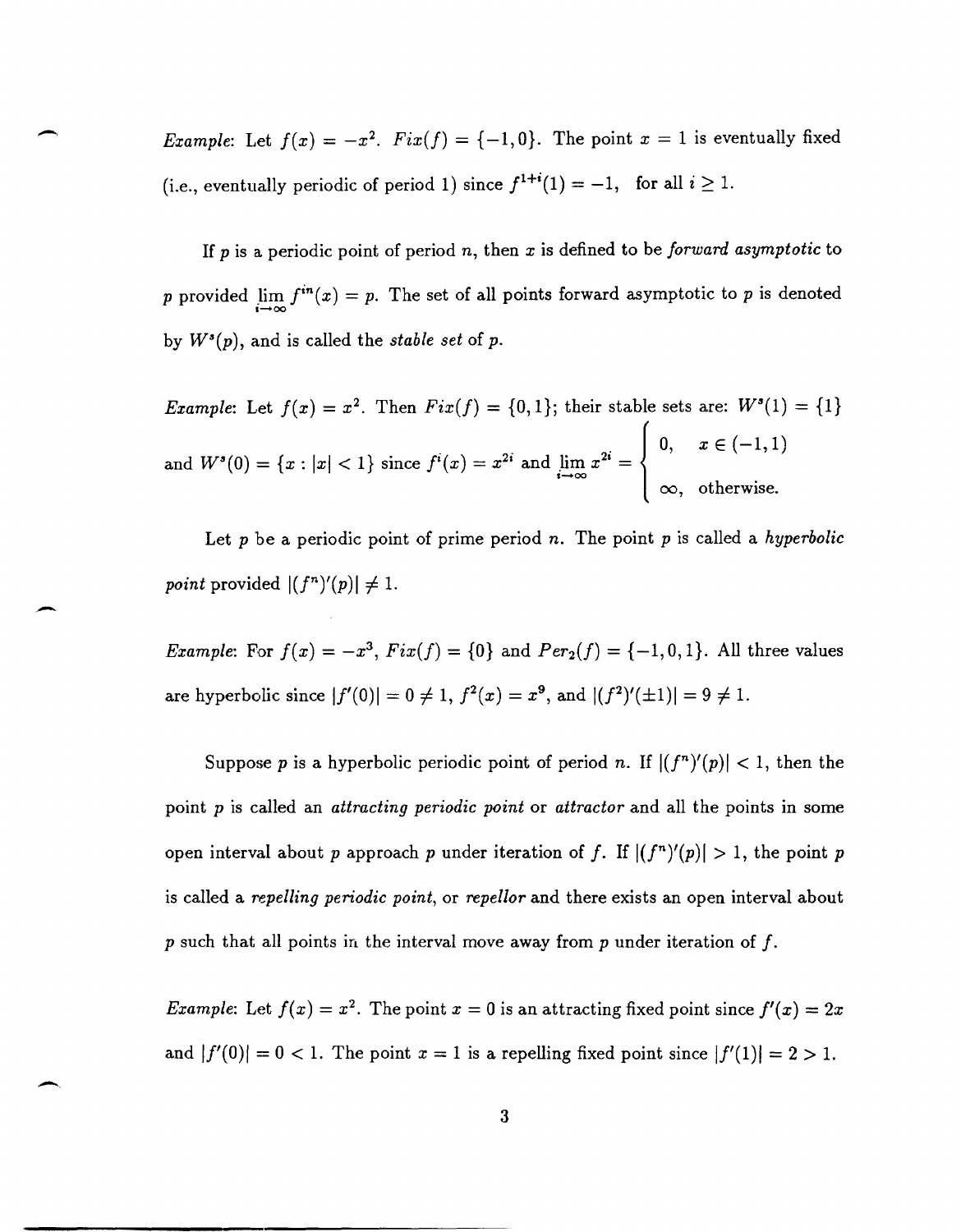*Dynamics in the Rectangular Coordinate System:* As Devaney [2] has observed, it is usually impossible to explicitly find the periodic points of a given function. Even with the help of a computer, the equation  $f^{n}(x) = x$  often cannot be solved without round off error occuring. Small errors will add up, causing the computer to miss some periodic points.

In his book [2] Devaney introduced a graphical technique, called *graphical analysis,* which can be used to trace the iterations of a function. We now describe this technique. Let  $g(x) = x$  be called the *diagonal*. Note that  $Fix(g) = (-\infty, \infty)$ . The coordinate curves of any plane system are defined to be the curves which result when one sets each variable of the system equal to a constant. In the rectangular coordinate system, for  $k \in (-\infty, \infty)$ , the coordinate curves,  $x = k$  and  $y = k$ , are vertical lines and horizontal lines, respectively. To trace the iterations of  $f$  at a point  $p$ , begin on the diagonal,  $g(x) = x$ , at  $(p, p)$ . Draw a vertical segment from  $(p, p)$  to the graph of *f.* The point you have reached is  $(p, f(p))$ . Next trace a horizontal line back to the diagonal, meeting the diagonal at  $(f(p), f(p))$ . Note that both movements have been made along the coordinate curves, first a vertical line and then a horizontal one. By repeating this procedure, we trace the iterates of J at *p* on the diagonal. The set of values on the diagonal will be  $\{p, f(p), f^2(p), \ldots\}$  which is the forward orbit of p.

--

*Example:* Let  $f(x) = x^2$ . We have illustrated several orbits of f in Figure [1]. The fixed point,  $x = 0$ , attracts all  $x \in (-1,1)$ . All other points, except  $x = -1$ , which is eventually fixed, are repelled by the fixed point  $x = 1$ .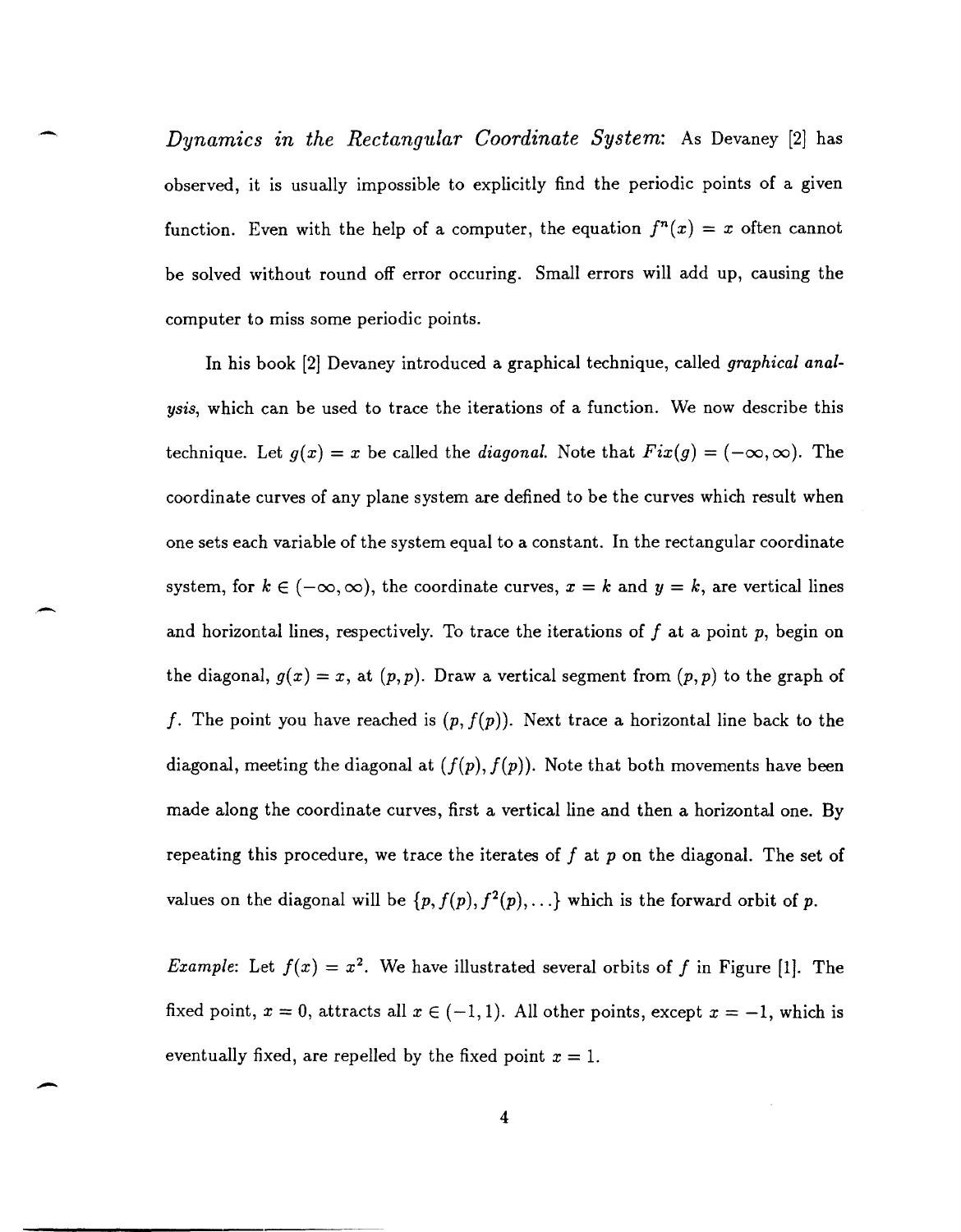

 $\overline{\phantom{0}}$ 

-

Figure [1]: Graphical analysis of  $f(x) = x^2$ .

*Dynamics in the Polar Coordinate System:* In the polar coordinate system, points are defined by a pair  $(r, \theta)$  where r is the distance of the point from the origin and  $\theta$  is the angle measured in radians from the positive x-axis to the segment joining the point to the origin. Polar coordinates,  $(r, \theta)$ , are related to rectangular coordinates,  $(x, y)$  by the following equations:

$$
x = r \cos(\theta) \quad and \quad y = r \sin(\theta).
$$

We define periodic points in polar coordinates as in rectangular coordinates. A point  $\theta$  is *periodic of period n* if  $r^n(\theta) = \theta$  and  $\theta$  is a fixed point if  $r(\theta) = \theta$ .

*Example:* Let  $r(\theta) = k\theta$  for  $k > 0$ . The graph is a spiral. If  $k = 1$ , all points are fixed. If  $0 < k < 1$ ,  $Fix(r) = \{0\}$  and all points are attracted to zero, so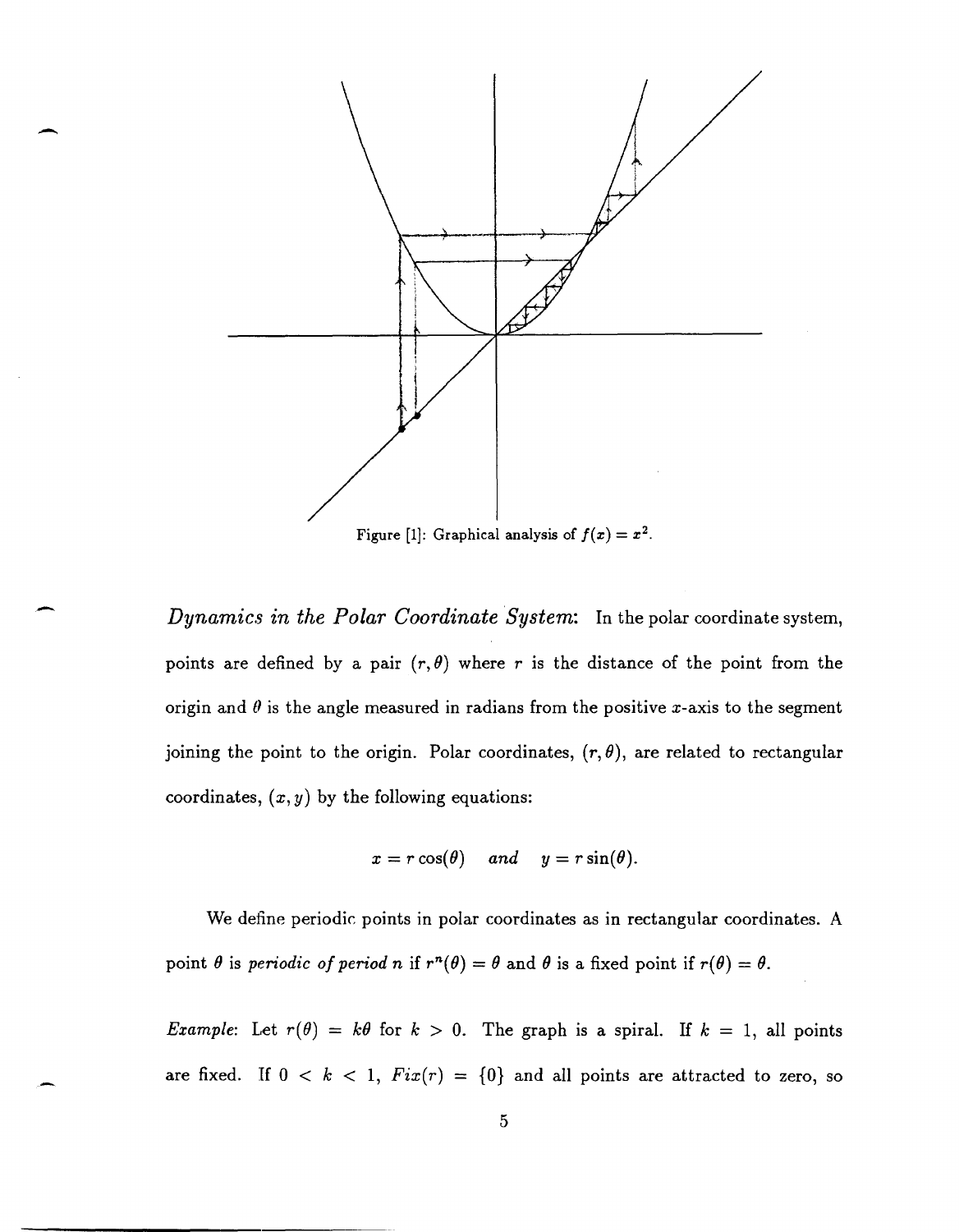that  $W^s(0) = (-\infty, \infty)$ . If  $k > 1$ , all points are repelled from zero and hence,  $W^s(0) = \{0\}.$ 

It seems logical that one should approach graphical analysis in the polar coordinate system in a manner similar to that of the rectangular coordinate system; i.e., moving along the coordinate curves. In the polar coordinate system, the coordinate curves are  $r = k$  and  $\theta = k$ , k constant, which are a circle with center at the origin and radius k and a radial line that passes through the origin and forms an angle of  $k$ with the positive x-axis, respectively. The analog, for the polar system, of the diagonal,  $g(x) = x$ , from the rectangular coordinate system, is the pair of spirals  $\hat{r}(\theta) = \theta$ . Note that  $\hat{r}$  fixes all values. See Figure [2].



Figure [2]:  $\hat{r}(\theta) = \theta$ ,  $\theta \ge 0$  (left) and  $\theta \le 0$  (right).

If the range of the polar curve contains all positive or all negative values, only one spiral is necessary for graphical analysis. To analyze an orbit with a positive range,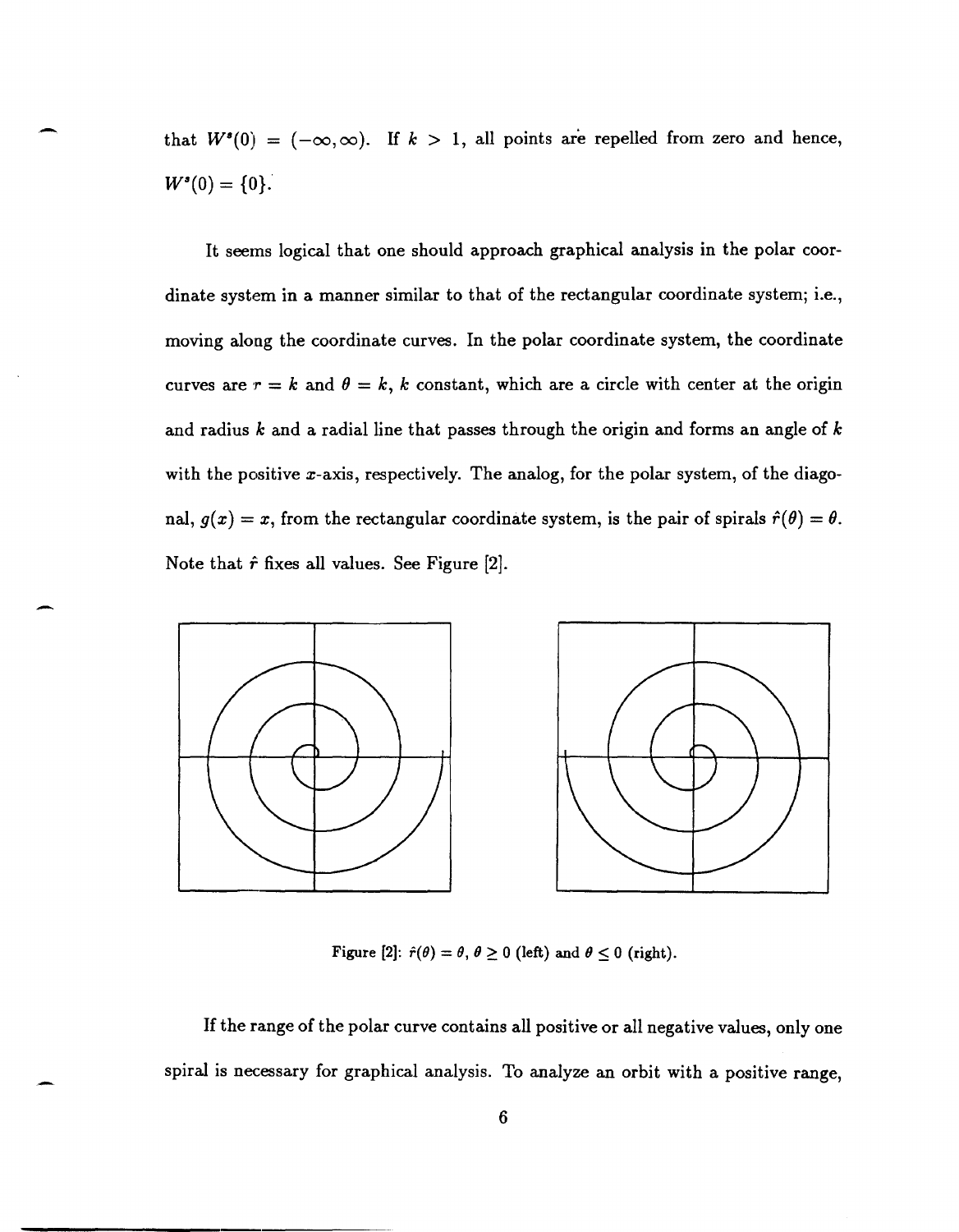graph a polar curve,  $r(\theta)$  and the spiral,  $\hat{r}(\theta) = \hat{\theta}, \theta \ge 0$  on the same axis system. Choose a value, say  $\theta_0$ , and begin at  $(\theta_0, \theta_0)$  on the spiral. Draw the segment on the radial line  $\theta = \theta_0$ , from  $(\theta_0, \theta_0)$  to  $(r(\theta_0), \theta_0)$ . Then trace along the circle  $r = r(\theta_0)$ until you meet the spiral. This point is  $(r(\theta_0), r(\theta_0))$ . As in rectangular coordinates, the forward orbit of  $\theta_0$  is traced on the spiral with this process.

Our first three examples are functions which are periodic with period  $2\pi$ , hence, we shall only consider  $\theta \in [0,2\pi]$  for our initial values.

Example: 
$$
r_1(\theta) = \frac{\pi}{2} - \frac{\pi}{2} \cos(\theta)
$$

-

-

 $Fix(r_1) = \{0, \frac{\pi}{2}, \pi\}.$  As Figure [3] indicates, some points are attracted to  $\theta = 0$  or  $\theta = \pi$  and others are repelled by  $\theta = \frac{\pi}{2}$ . Note that  $|r'_1(0)| = |r'_1(\pi)| = 0 < 1$  and  $|r'_1(\frac{\pi}{2})| = \frac{\pi}{2} > 1$ , so the previous definitions for attractors and repellors seem to apply in polar coordinates.

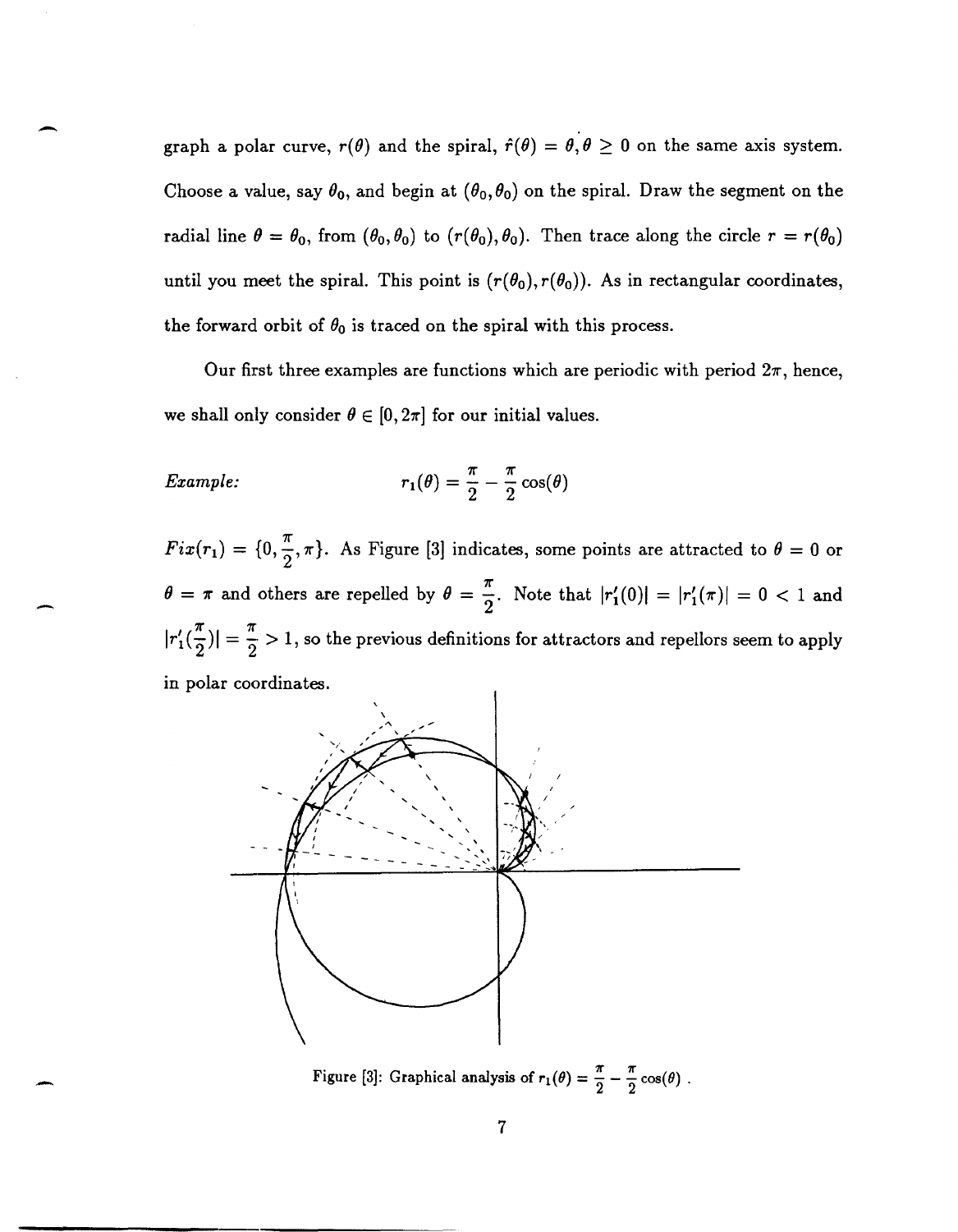Most polar functions are nonhomeomorphic and therefore may have eventually periodic points of period *n.* Consider the following example.

Example: 
$$
r_2(\theta) = \frac{\pi}{2} + \frac{\pi}{2} \cos(\theta)
$$

-

-

-

Note that  $r_2(\theta)$  is nonnegative for all  $\theta$ , which implies that  $r_2^n(\theta)$  is nonnegative for all *n* and all  $\theta$ .  $r_2$  fixes  $\theta = \frac{\pi}{2}$  and eventually fixes  $\theta = \frac{3\pi}{2}$ .  $|r'_2(\frac{\pi}{2})| = \frac{\pi}{2} > 1$ so  $r_2$  repels all points "close "to  $\frac{\pi}{2}$ . Also, since  $\lim_{i \to \infty} r_2^i(\frac{3}{2}\pi) = \frac{\pi}{2}$ , one can see that so  $r_2$  repels all points "close "to  $\frac{\pi}{2}$ . Also, since  $\lim_{i \to \infty} r_2^i(\frac{3}{2}\pi) = \frac{\pi}{2}$ , one can see that  $W^s(\frac{\pi}{2}) = {\frac{\pi}{2}, \frac{3\pi}{2}}$ .  $Per_2(r_2) = {0, \frac{\pi}{2}, \pi}$ . In Figure [4], graphical analysis shows that all other points are forward asymptotic to one of the periodic points.



Figure [4]: Graphical analysis of  $r_2(\theta) = \frac{\pi}{2} + \frac{\pi}{2} \cos(\theta)$ .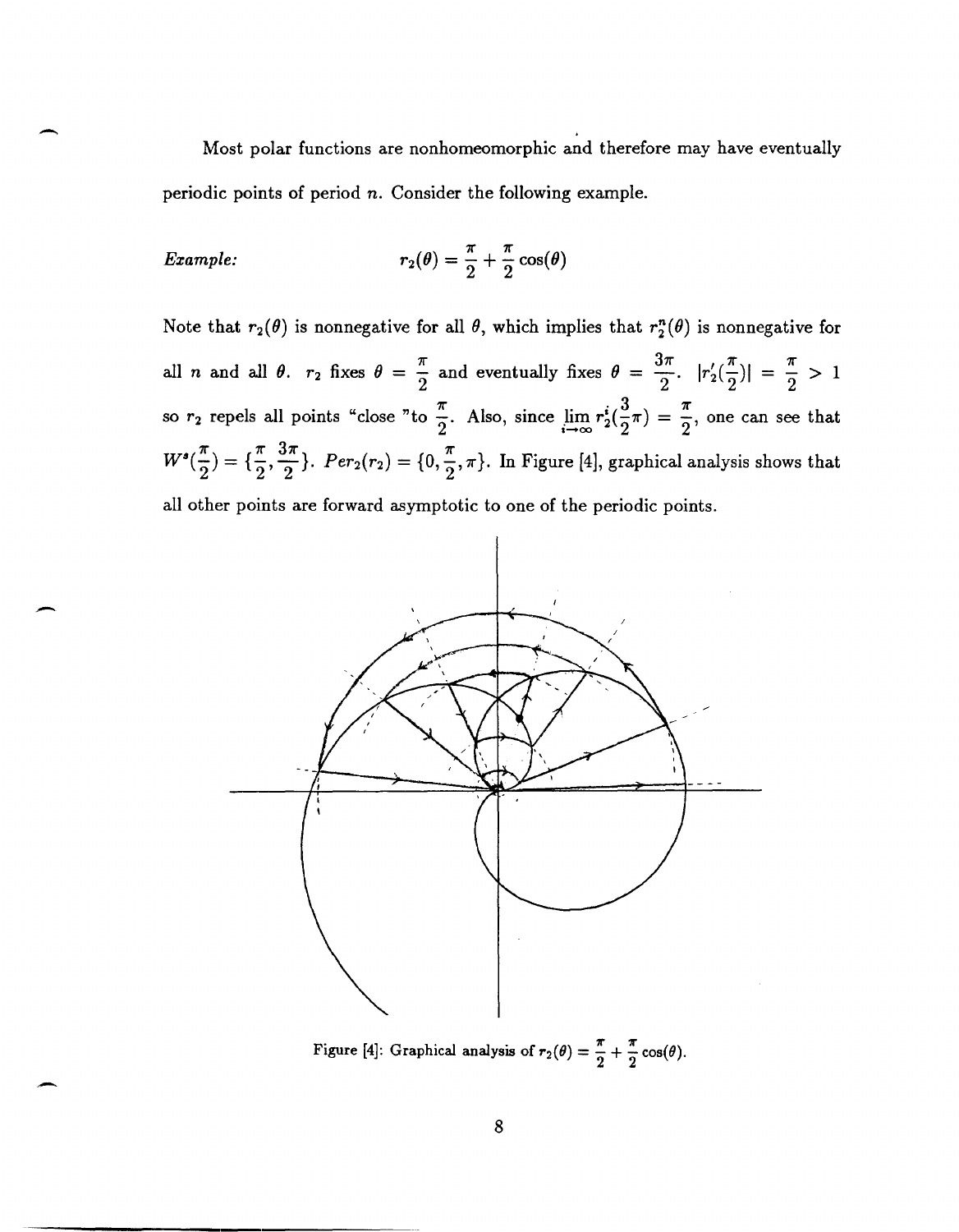To find  $W^{s}(0)$  and  $W^{s}(\pi)$ , we evaluate  $r_{2}^{n}(\theta)$ :

$$
r_2^n(\theta) = \frac{\pi}{2} + (-1)^{n-1} g^{n-1}(\frac{\pi}{2} \cos(\theta))
$$

where

$$
g(\beta) = \frac{\pi}{2}\sin(\beta).
$$
  
For  $0 < \theta < \frac{\pi}{2}$  and  $\frac{3\pi}{2} < \theta < 2\pi$ ,  $\beta = \frac{\pi}{2}\cos(\theta) \in (0, \frac{\pi}{2})$  so  $0 < g(\beta) < \frac{\pi}{2}$ .

Note that  $g(\beta) > \beta$  for all  $\beta \in (0, \frac{\pi}{2})$ , thus,  $g^{n}(\frac{\pi}{2} \cos(\theta)) \to \frac{\pi}{2}$  as  $n \to \infty$ . Using the definition of forward asymptotic points, we see that

$$
\lim_{i \to \infty} r_2^{2i}(\theta) = \lim_{i \to \infty} \frac{\pi}{2} + (-1)^{2i-1} g^{2i-1}(\frac{\pi}{2} \cos(\theta)) = 0
$$

so that  $W^s(0) = \{\theta : 0 \le \theta < \frac{\pi}{2} \text{ and } \frac{3\pi}{2} < \theta \le 2\pi\}$ 

For 
$$
\frac{\pi}{2} < \theta < \pi
$$
 and  $\pi < \theta < \frac{3\pi}{2}$ , we have

$$
\frac{-\pi}{2} < g(\frac{\pi}{2}\cos(\theta)) < 0.
$$

In this interval,  $g(\beta) < \beta$  and  $g^n(\frac{\pi}{2}\cos(\theta)) \to -\frac{\pi}{2}$  as  $n \to \infty$ .

Therefore, 
$$
\lim_{i \to \infty} r_2^{2i}(\theta) = \pi
$$
 and  $W^s(\pi) = \{\theta : \frac{\pi}{2} < \theta < \frac{3\pi}{2}\}.$ 

Graphical analysis of a polar curve with nonpositive range values needs to be approached slightly differently. Orbits must be traced on the spiral that fixes all nonpositive values, i.e.,  $\hat{r}(\theta) = \theta$ ,  $\theta \leq 0$ .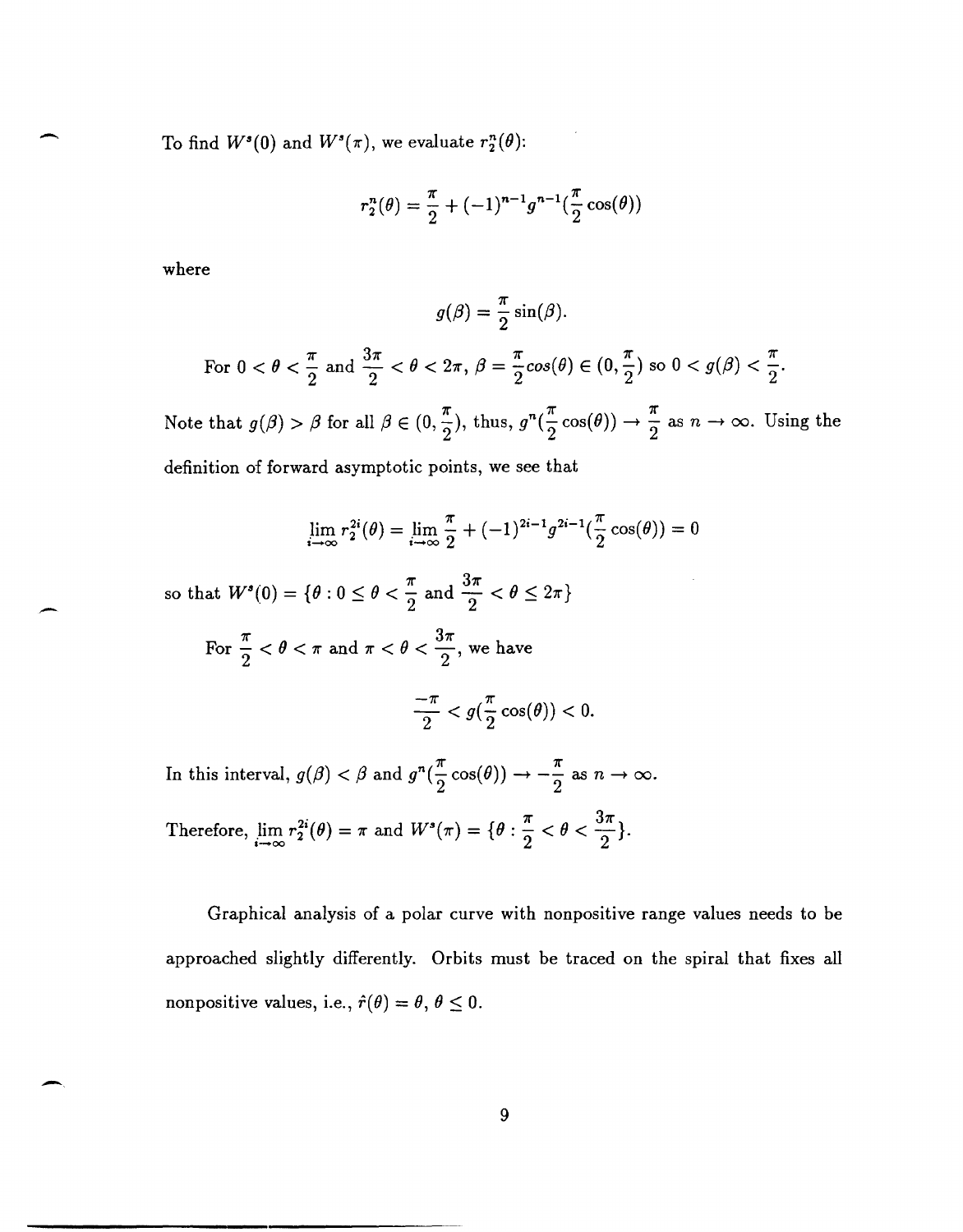Example: Consider 
$$
r_3(\theta) = -\frac{\pi}{2} - \frac{\pi}{2} \cos(\theta)
$$

-

-

The range of  $r_3$  is  $[-\pi, 0]$ . Therefore, orbits are traced on the spiral  $\hat{r}(\theta) = \theta$ ,  $\theta \leq 0$ . *Fix(r<sub>3</sub>)* = { $-\frac{\pi}{2}$ } and *Per<sub>2</sub>(r<sub>3</sub>)* = {0,  $-\frac{\pi}{2}$ ,  $-\pi$ }. By graphical analysis in Figure [5], we find that points are forward asymptotic to  $\theta = -\pi$  or  $\theta = 0$  and are repelled by  $-\frac{\pi}{6}$ . By an argument similar to that in the preceding example, we find that  $2^{\degree}$  $W^{s}(0) = \{\theta: 0 \le \theta < \frac{\pi}{2} \text{ or } \frac{3\pi}{2} < \theta \le 2\pi\} \text{ and } W^{s}(-\pi) = \{\theta: \frac{\pi}{2} < \theta < \frac{3\pi}{2}\}.$ 

Figure [5]: Graphical analysis of  $r_3(\theta) = -\frac{\pi}{2} - \frac{\pi}{2} \cos(\theta)$ .

Curves with ranges containing both positive and negative values are more complex since both spirals are necessary for graphical analysis, since it must be determined when  $r^n(\theta)$  is positive and when it is negative in order to use the correct spiral.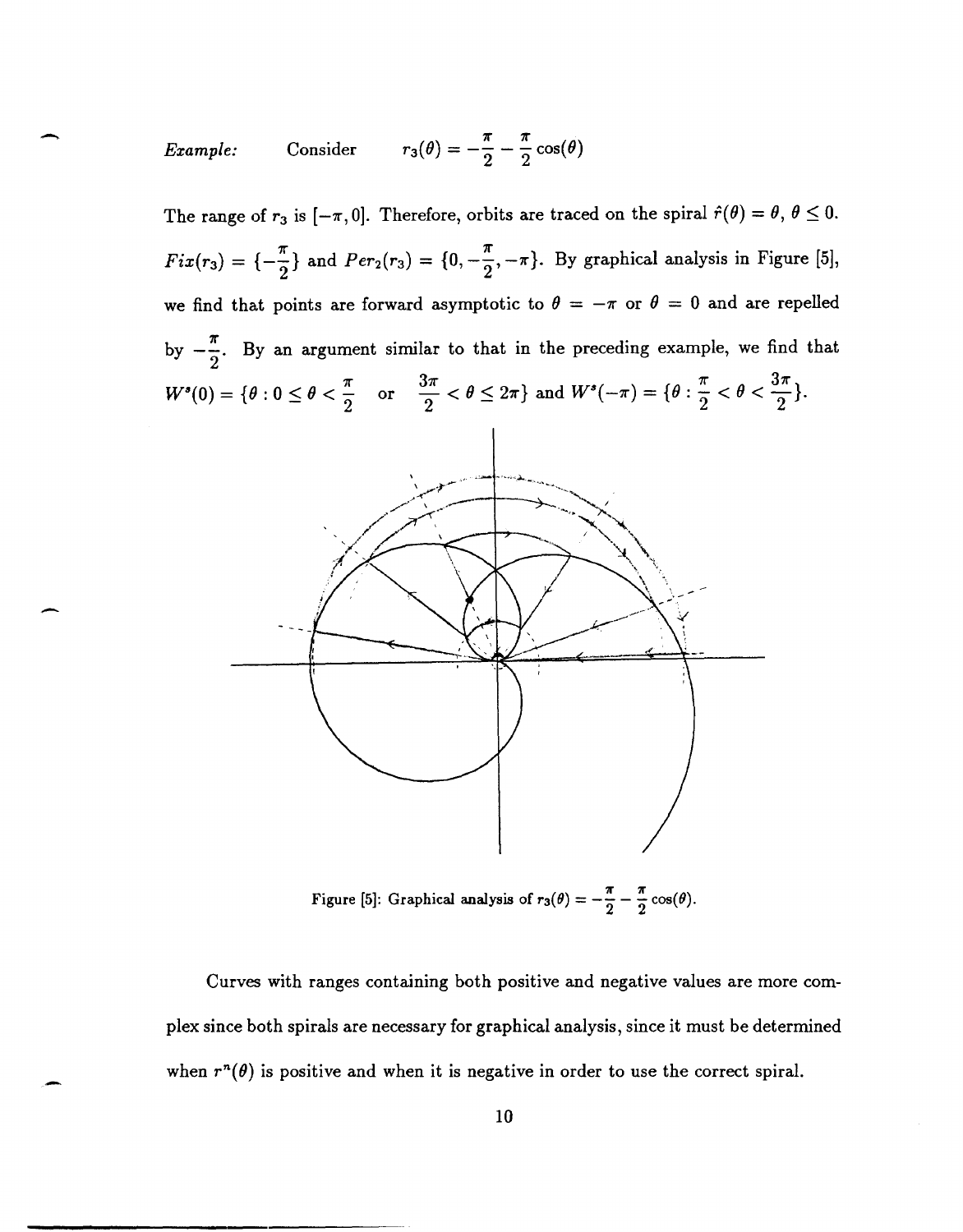*Example*: Iterate  $r_4(\theta) = -\theta$  for  $\theta = \frac{3\pi}{4}$ .  $O^+(\frac{3\pi}{4}) = {\frac{3\pi}{4}, -\frac{3\pi}{4}, \frac{3\pi}{4}, -\frac{3\pi}{4}, ...}$ . In graphical analysis (Figure [6]), begin at  $(\frac{3\pi}{4}, \frac{3\pi}{4})$  on the spiral,  $\hat{r}(\theta) = \theta, \theta \ge 0$ . Trace the radial line from this point to  $(r_4(\frac{3\pi}{\epsilon}), \frac{3\pi}{\epsilon})$  on the curve. Since  $r_4(\frac{3\pi}{\epsilon}) = -\frac{3\pi}{\epsilon}$ , the  $4'$   $4'$   $4'$   $4'$   $4'$ circular movement to a spiral should meet the spiral at  $\left(-\frac{3\pi}{4}, -\frac{3\pi}{4}\right)$ . The appropriate spiral then is  $\hat{r}(\theta) = \theta$ ,  $\theta \le 0$ . The forward orbit is traced on both spirals. The curve  $r_4(\theta) = -\theta$  is elementary enough that we know when the iterates are positive or negative. This is not the case for most polar curves.

-

-



Figure [6]: Graphical analysis of  $r_4(\theta) = -\theta$ ,  $\theta = \frac{3\pi}{4}$ .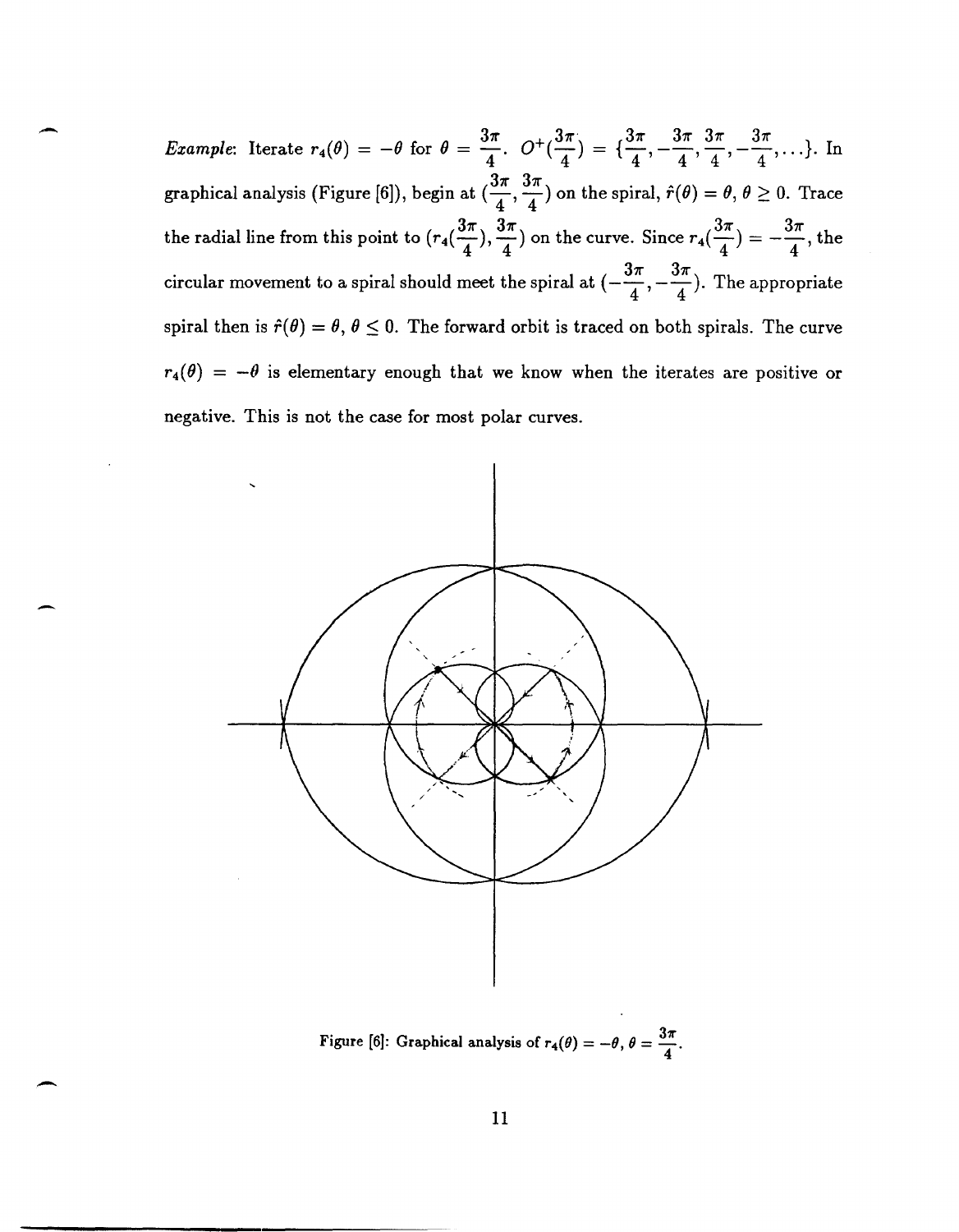*Some Observations:* As indicated in the previous section, most of the basic definitions from the rectangular coordinate system hold in the polar coordinate system. Also, graphical analysis appears to work in simple cases. However, there are some problems which arise when using the polar system.

One problem with graphical analysis in polar coordinates involves the origin. In the previous example, the radial line from  $(\frac{3\pi}{4}, \frac{3\pi}{4})$  intersects the graph of  $r_4$  first at the origin and then at  $(r_4(\frac{3\pi}{4}), \frac{3\pi}{4})$ . If we rely on the rules for graphical analysis alone, we should stop at the origin during the tracing of the orbit of  $\frac{3\pi}{4}$ , and, conclude that  $\theta = \frac{3\pi}{4}$  is eventually fixed. However, since we know that  $(r_4(\frac{3\pi}{4}), \frac{3\pi}{4})$  is not the which arise when using the polar system.<br>
problem with graphical analysis in polar coordinates involves the origin. In<br>
uus example, the radial line from  $(\frac{3\pi}{4}, \frac{3\pi}{4})$  intersects the graph of  $r_4$  first<br>
gin and t origin, we continue on the radial line to the point  $(r_4(\frac{3\pi}{4}), \frac{3\pi}{4})$ .

In rectangular coordinates, fixed points occur at the intersections of the diagonal and the function. In polar coordinates, intersections of the spiral and the curve may not designate fixed points. Every point in polar coordinates has infinitely many representations, but if two polar curves intersect at a point, that point may not have the same coordinates on both curves. For example,  $\dot{r} = 2 \cos \theta$  and  $\dot{r} = 2 \sin \theta$  intersect at the origin; however, the origin is  $(0,0)$  for  $\dot{r}$  and  $(0,\frac{\pi}{2})$  for  $\dot{r}$ . See Figure [7].

Example: 
$$
r_5(\theta) = \frac{\pi}{2} \cos(2\theta)
$$

 $\overline{\phantom{0}}$ 

-

-

By examining the graph of  $r<sub>5</sub>$  in Figure [8], one might guess that  $\theta = \frac{\pi}{2}$  is a fixed point. Also, since  $|r'_{5}(\frac{\pi}{2})|=0 < 1$ ,  $\frac{\pi}{2}$  also appears to be an attractor. However,  $\theta = \frac{\pi}{2}$  is only eventually fixed. The actual attracting fixed point is  $\theta = -\frac{\pi}{2}$ .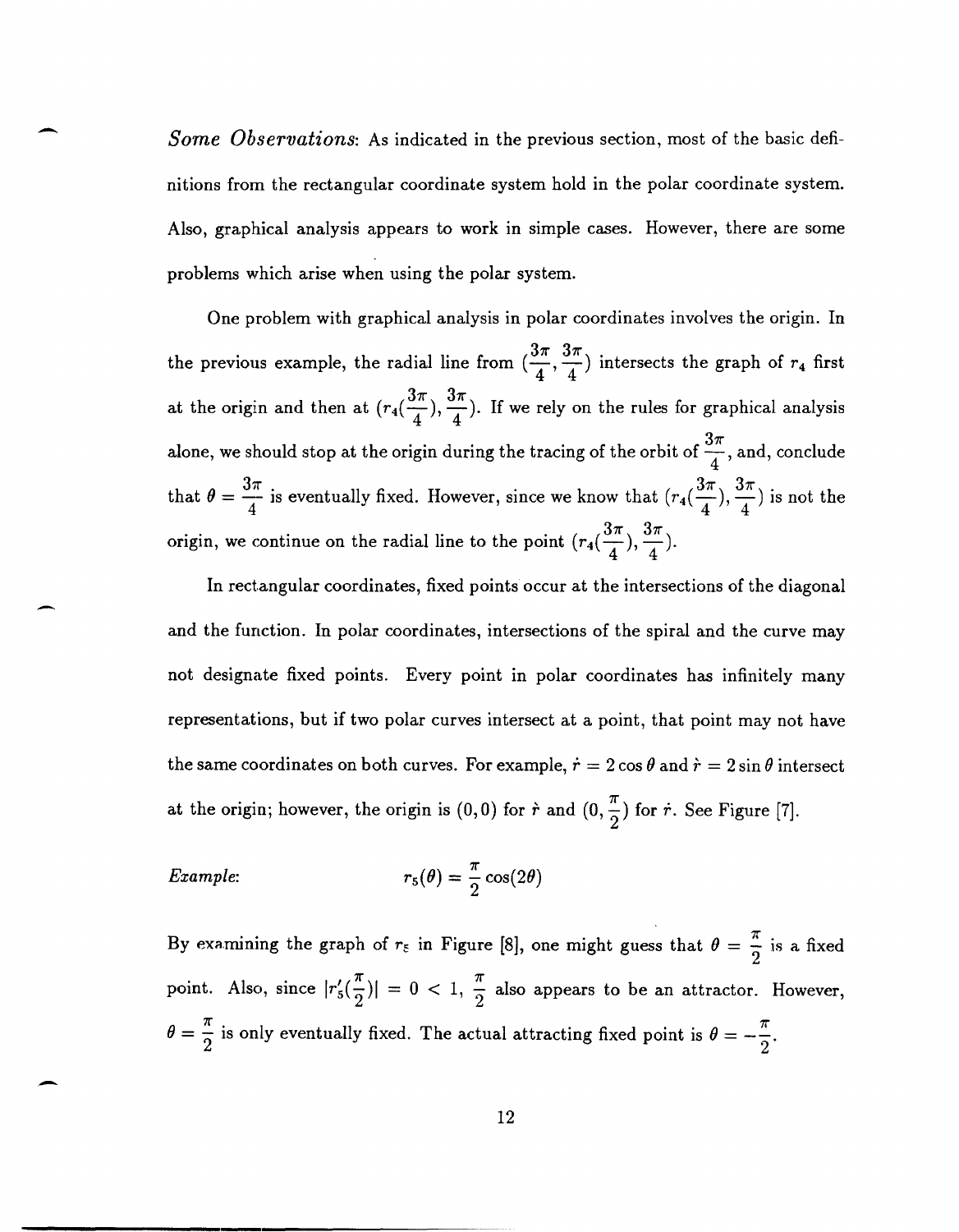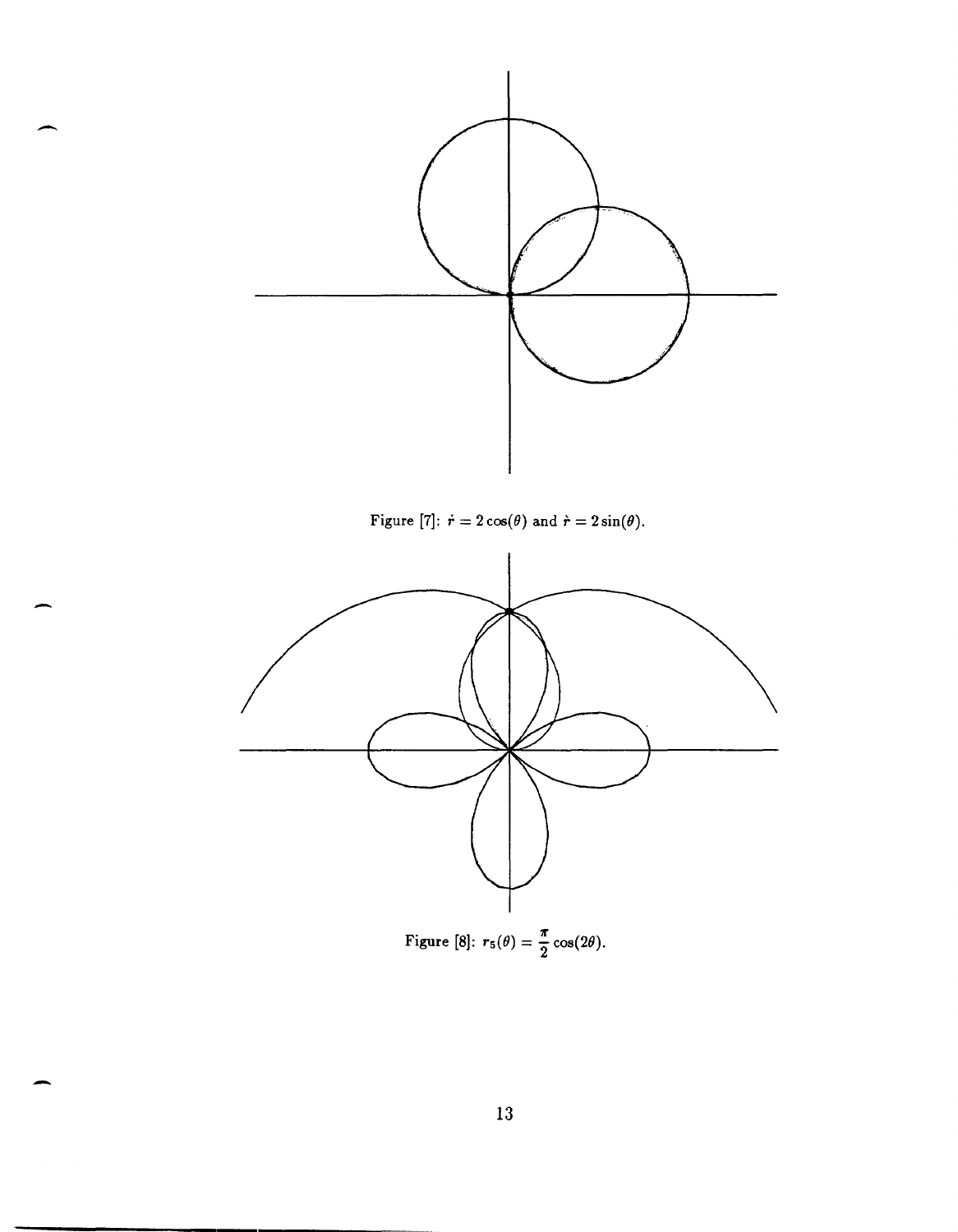*Example:* 

-

-

-

As one can see from Figure [9],  $r_6$  meets  $\hat{r} = \theta, \theta \ge 0$  in infinitely many points, yet none of these points are fixed, eventually fixed, or periodic points since  $\theta < e^{\theta} < e^{e^{\theta}} = r^2(\theta)$ and, in general,  $\theta < e^{\theta} < r^n(\theta)$ .

 $r_6(\theta)=e^{\theta}, \theta\geq 0$ 



Figure [9]:  $r_6(\theta) = e^{\theta}, \theta \ge 0.$ 

In the rectangular coordinate system a function  $y = f(x)$  will meet any vertical line  $x = k$  at a maximum of one point. In graphical analysis in polar coordinates, the analog of moving along a vertical line is the movement along a radial line. However, many polar curves will meet a radial line in more than one point, creating a dilemma where one must decide at which point to stop. This choice may not be clear.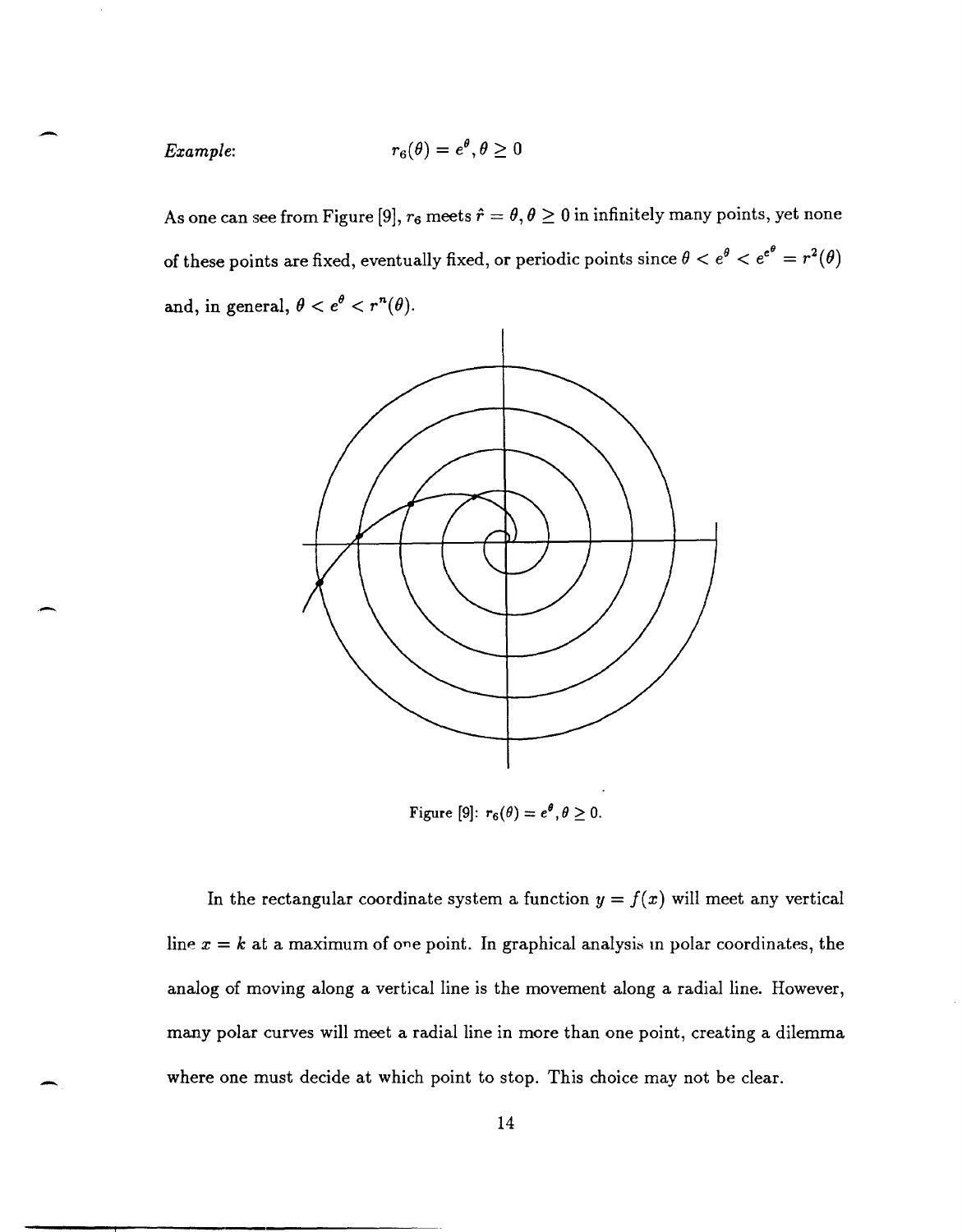Example: 
$$
r_7(\theta) = \frac{\pi}{2} + \pi \cos(\theta)
$$

 $\overline{\phantom{0}}$ 

-

In this example, any radial line drawn in the first or fourth quadrants will meet the graph of *r7* at two different points.



Figure [10]:  $r_7(\theta) = \frac{\pi}{2} + \pi \cos(\theta)$ .

Some polar curves have fixed points which are impossible to calculate. Also, some fixed points are not easily catagorized as repelling or attracting.

Example: 
$$
r_8(\theta) = \frac{\pi}{2} + \frac{\pi}{2}\sin(\theta)
$$

The point  $\theta = 0$  is eventually periodic while  $\theta = \frac{\pi}{2}$  and  $\theta = \pi$  are periodic points of prime period 2. As Figure [11] shows, there is also a fixed point  $\theta^* \in (\frac{3\pi}{4}, \pi)$ .  $r'_8(\theta^*) = \frac{\pi}{2} \cos(\theta^*)$  which can not be evaluated since  $\theta^*$  can not be determined. In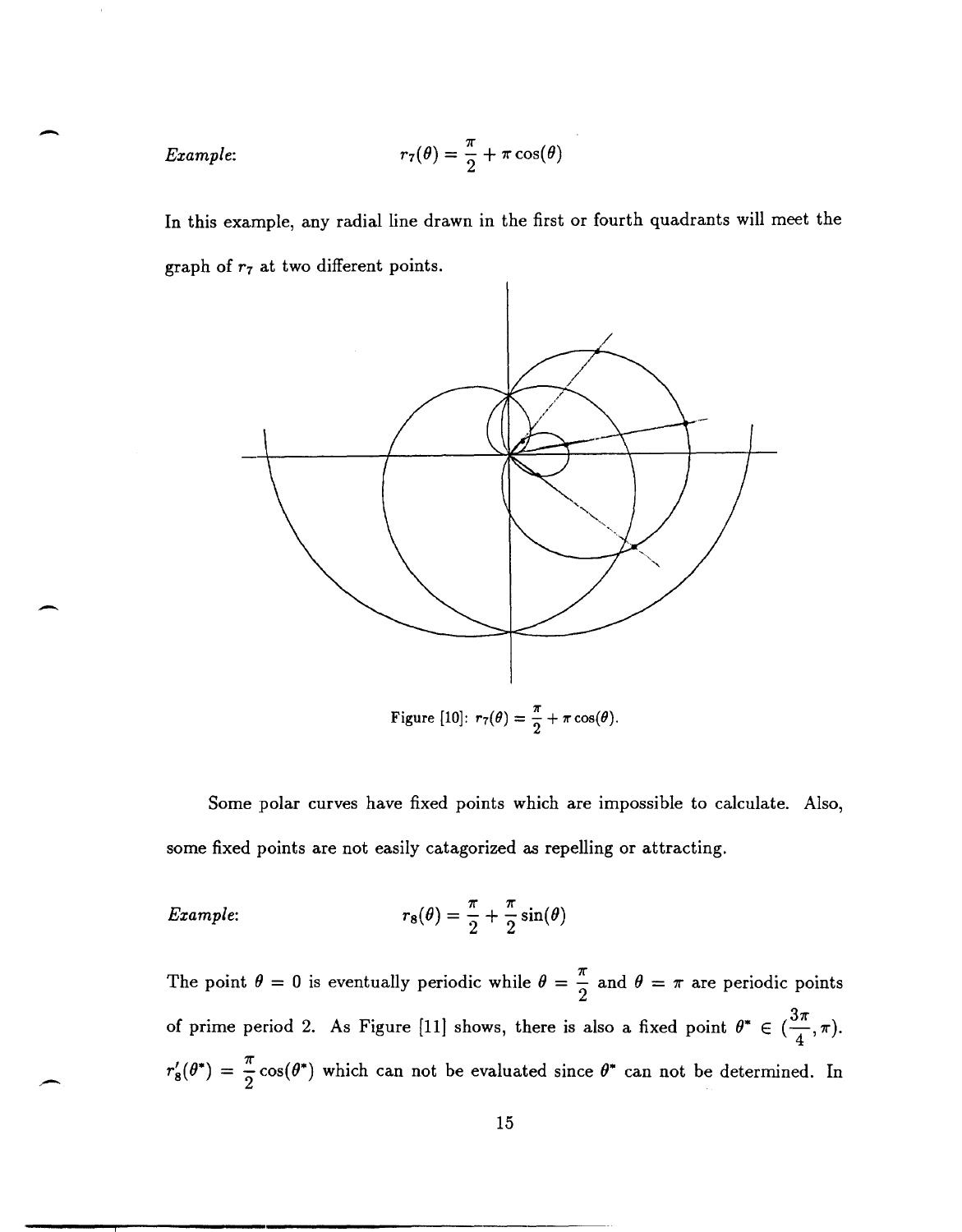addition, we can not determine, from the graphical analysis, whether  $\theta^*$  is either repelling or attracting.



Figure [11]: Graphical analysis of  $r_8(\theta) = \frac{\pi}{2} + \frac{\pi}{2}\sin(\theta)$ .

Lastly, we observe that even with a limacon, i.e.  $r(\theta) = a + b \sin(\theta)$  or  $r(\theta) =$  $a+b\cos(\theta)$ , which is a fairly simple polar curve, we may not be able to do any analysis at all.

Example: 
$$
r_9(\theta) = 2 + \cos(\theta)
$$

It is virtually impossible to solve the equation  $2 + \cos(\theta) = \theta$ . Hence, we cannot find the fixed points. Also, since we cannot calculate cos(3), we cannot simplify the forward orbit,  $O^+(0) = \{0, 3, \cos(3), 2 + \cos(\cos(3)), \ldots\}$ . In fact, no analysis